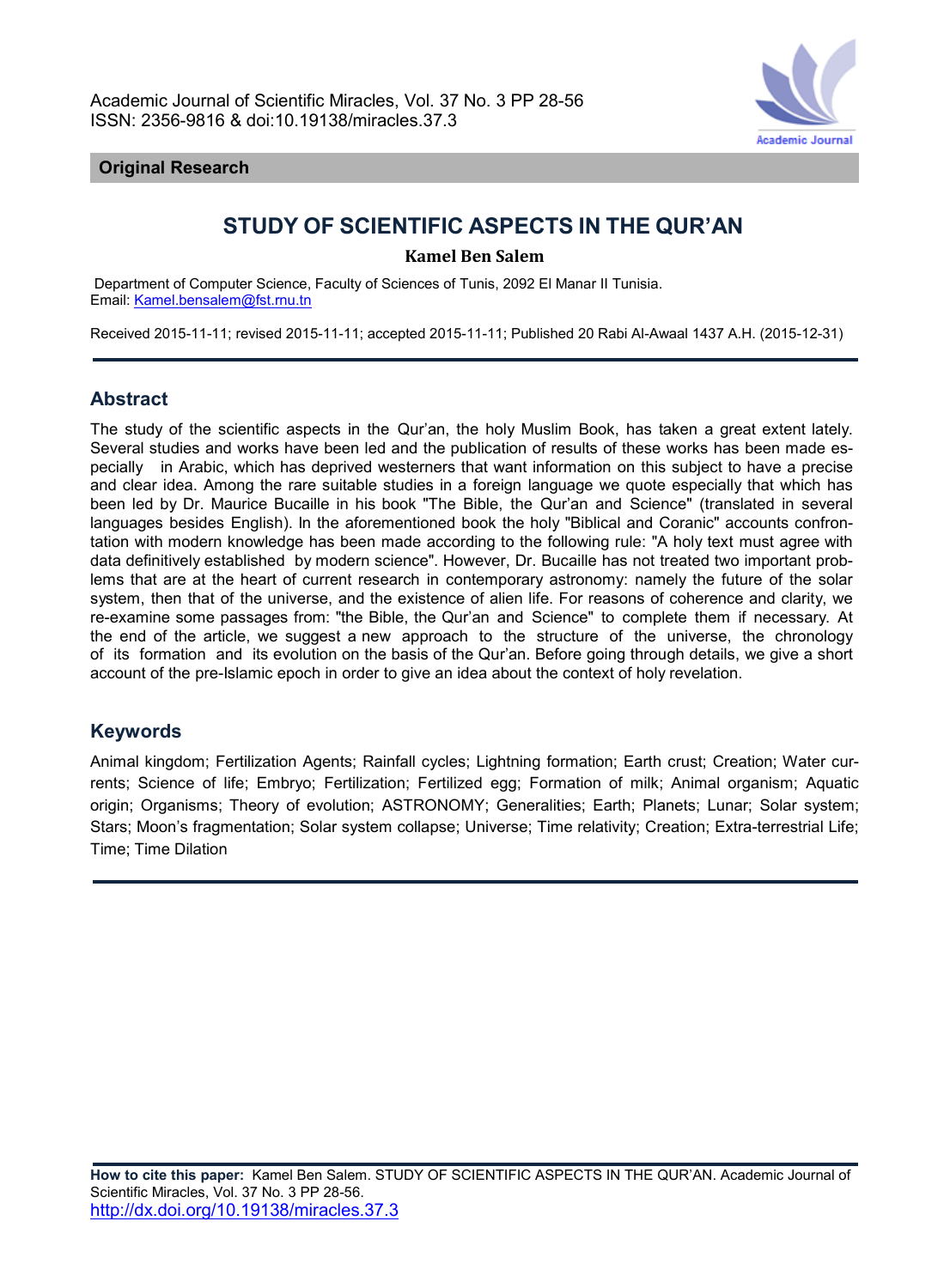# **1. THE CONTEXT OF THE REVELATION**

Before the period of revelation, (610-632 AD) all the Arabic peninsula was prey to ignorance and obscurantism. Residents of the desert lived a very humble and primitive life. The following anecdote illustrates this aspect: it is reported that bandits attacked a tribe and took in hostage the girl of the chief. These bandits had asked an accomplice to exchange the girl against a ransom. The latter proposed to the father 100 camels. His companions have, thereafter, reproached him not to have asked for more camels especially that the chief of the tribe was known for his wealth. The extortioner simply replied that he did not know that there existed a number larger than 100.

Another fact which testifies to the ignorance of the inhabitants of the Arabic peninsula is the burial of young girls alive. With the advent of the Islamic era, God had warned people against such practices.

"*When the female (infant), buried alive, is questioned: "For what crime she was killed?*"." [Sura 81, verses 8- 9]

The only specificity of the Arab nomads was that they mastered the Arabic language. Some of them were even able to produce a sentence or a poem verse about a specific subject, and which could be read in opposite directions. God challenged these people to produce a sura similar to the Qur'an. But they could not do it at that time in spite of their erudition. Who can do it nowadays?

"*And if ye are in doubt as to what We have revealed from time to time to Our servant, then produce a sura like thereunto; and call your witnesses or helpers (if there are any) besides God, if your (doubts) are true. But if ye cannot -and surely ye cannot- then fear the fire whose fuel is men and stones, which is prepared for those who reject faith."* [Sura 2, verses 22-23]

The inhabitants of Mecca, aware of the miraculous eloquence of the Qur'an (see one aspect, in Iltifat [1] , [8] ) were, of course, unable to produce even one verse and they will never be able to do it as it is specified in the previous verse (But if ye cannot-and of a surety ye cannot), in spite of the simplicity and clarity of the language used in the Qur'an as it is illustrated in the following verses where God explains, in the first verse the aim of the diversity of human races (that ye may know each other), in the second verse that the future of human beings when facing the last judgment will mostly depend on their deeds on Earth; the third verse depicts God's might and the fact that He is different from anything one imagines (there is nothing whatever like unto Him).

"*O mankind! we created you from a single (pair) of a male and a female, and made you into nations and tribes, that ye may know each other (not that ye may despise each other). Verily the most honoured of you in the sight of God is (he who is) the most righteous of you. And God has full knowledge and is well acquainted (with all things).*" [Sura 49 verse 13]

"*That man can have nothing but what he strives for; that (the fruit of) his striving will soon come in sight ...*" [Sura 53, verses 39-41]

"(He is) creator of the heavens and the earth : He has made for you pairs from among yourselves, and pairs among cattle : by this means does He multiply you : there is nothing whatever like unto Him, and He is the One that hears and sees (all things)." [Sura 42, verse 11]

As for the verses concerning modern science, they can be roughly classified into three categories depending on the degree of difficulty in their interpretation. It is interesting to note here that many classical translators have mistranslated a certain number of verses about scientific notions because they interpreted them subjectively; it would have been more logical if they had offered a literal translation to keep closer to the

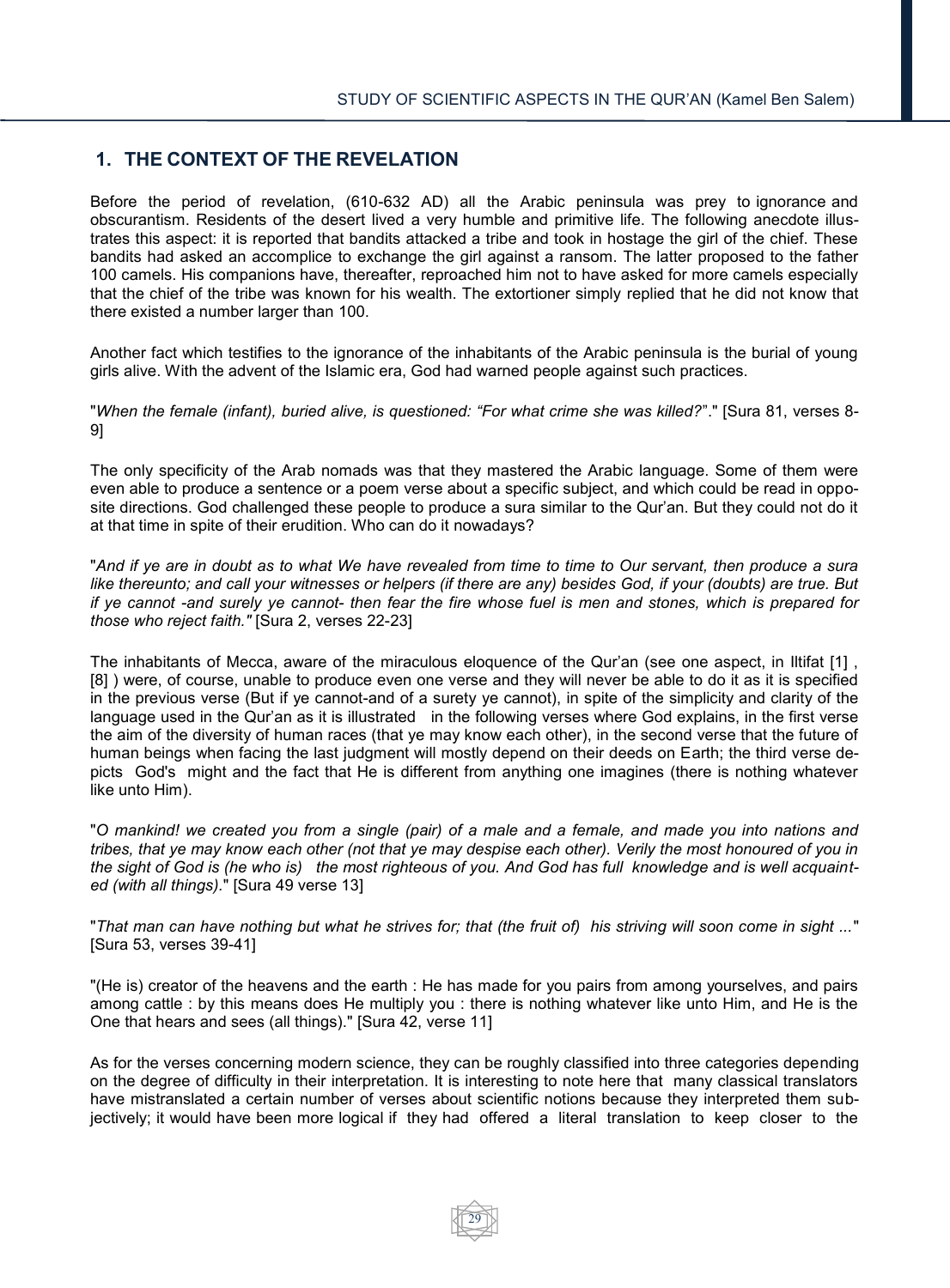holy text. Indeed, a good translation requires a sufficient knowledge of the scientific domain treated in each verse.

Three categories of verses related to scientific notions can be enumerated:

- Verses of a general order.
- Verses related to life sciences.
- Verses related to Astronomy.

# **2. VERSES OF A GENERAL ORDER**

This category is characterized by its accessible interpretation. Translators and exegetes of the Holy Book practically agree on the same translation and interpretation.

# **2.1. EXISTENCE OF COMMUNITIES AND ORGANIZATION IN THE ANIMAL KINGDOM**

In the animal kingdom, the Qur'an refers to three groups of animals which constitute perfect models of a high organization: birds, ants, and bees. The fact that the Qur'an mentions these groups in the animal kingdom testifies to the exceptionally interesting aspect of these animals from a scientific view point.

As an example, we refer the reader to the following verses: that all animal species, including birds, are organized into communities and nations (1st verse), and that each specie or community has its own language for communication  $(2^{nd}$  verse).

"*There is no animal on the earth, no bird which flies on wings, that (does not belong to) communities like you. We have not neglected anything in the Book (of Decrees). Then to their Lord they will be gathered.*" [Sura 6, verse 38]

"*And Solomon was David's heir. He said: "O ye people! We have been taught the speech of birds, and on us has been bestowed (a little) of all things: this is indeed a manifest grace (from God)". And before Solomon were marshaled his hosts, of jinn's and men and birds, and they were all kept in order and ranks. At length, when they came to a (lowly) valley of ants, one of the ants said: "O ye ants get into your habitations, lest Solomon and his hosts crush you (under foot) without knowing it".* "[Sura 27, verses 16-18]

The most typical case of organization which has received most attention in the animal kingdom is certainly that of bees. It is for this reason that God honored bees by giving their name to a sourate (Bees' sourate) where He points to the therapeutic advantages of honey as demonstrated by modern medicine.

"*Thy Lord inspired the bee: choose your dwelling in the hills, in the trees and in what (man) built. Eat of all fruit and follow the ways of your Lord in humility. From within their bodies comes a liquor of different colors where is remedy for men*" [Sura 16, verses 68- 69]

It is to be noted, here, that researchers, nowadays are investigating what are called multi- agent systems which permit the apprehension of complex problems which are naturally, or logically or physically distributed. Two types of agents are essential: the reactive and the cognitive ones. Reactive agents are simple entities devoid of any kind of intelligence; however, they manage to solve important problems by border effects of their interactions.

The behavior of these agents resembles that of ants and bees. It is for this reason that numerous works of this domain are interested in the life of these insects in the context of the discipline called artificial life. Note also the existence of a combinatory optimization algorithm entitled colonies of bees, which reproduces their life.

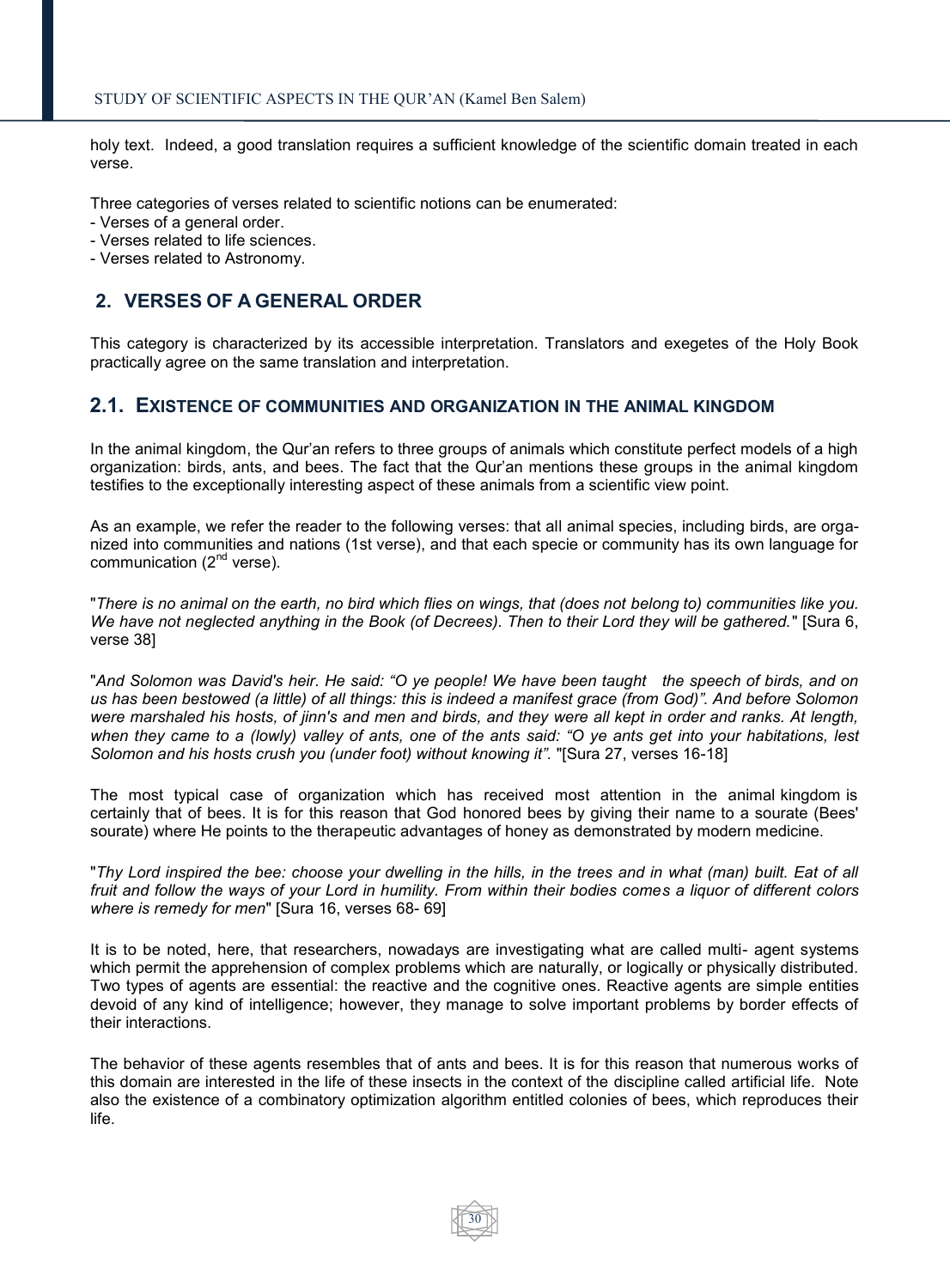The Qur'an mentions spiders only when referring to the tenuousness of their home, the most fragile of all. This is, as the Qur'an puts it, as precarious as that of people who have chosen masters other than God.

"*Those who choose masters other than God are like the spider when it takes for itself a dwelling. Verily, the flimsiest dwelling is the dwelling of the spider. If they but knew.*" [Sura 29, verse 41]

It is interesting to note, here, that the word "home" is associated in Arabic to the word "beït" which also means household. This verse, then, may also mean that the most fragile household is that of the spider. Indeed, some female species of spiders reject their companions after mating and devour them. In the same way, those who have chosen masters other than God will also be rejected by them as it is explained in the following verses:

"*And the Day whereon we shall gather them all together, then we shall say to those who did set partners in worship with us: "Stop at your place! You and your partners (whom you had worshipped in the worldly life)." then we shall separate them, and their partners shall say: "It was not us that you used to worship - So sufficient is God as a witness between us and you that we indeed knew nothing of your worship of us*"." [Sura 10, verses 28-29]

"*When those who were followed disown (declare themselves innocent of) those who followed (them), and they see the torment, then all their relations will be cut off from them*" [Sura 2, verse 166]

### **2.2. FERTILIZATION AGENTS AND RAINFALL CYCLES**

The Qur'an specifies that winds are fertilizers of plants (1st verse) and that winds modify the rainfall cycles (2nd and 3rd verses)

"*We sent forth the winds that fecundate. We cause the water to descend from the sky, and we provide it to you to drink, and it is not you who are the owners of its stores*" [Sura 15, verse 22]

"*God is the One Who sends forth the winds which raised up the clouds. He spreads them in the sky as He wills and breaks them into fragments. Then thou seest raindrops issuing from within them. He makes them reach such of His servants as He wills. And they are rejoicing*" [Sura 30, verse 48]

"*God is the One Who sends forth the winds which raised up the clouds. We drive them to a dead land. Therewith we revive the ground after its death. So will be the resurrection*" [Sura 35, verse 9]

# **2.3. LIGHTNING FORMATION**

In the following two verses, there is a clear correlation between the formation of rain-or- hail-laden clouds and that of lightning: the first, a subject of envy because of its benefits and the second a subject of fear- its fall being determined by the Almighty God.

"Hast thou not seen that God makes the clouds move gently, then joins them together, then makes them a heap? And thou seest raindrops issuing from within it. He sends down from the Sky Mountains of hail, He strikes there with whom He wills and He turns it away from whom He wills. The flashing of its lightning almost snatches away the sight."

*"(God) is the One Who shows you the lightning, with fear and covetousness. He raised up the heavy clouds. The thunder glorifies His Praise and so do the angels for awe. He sends the thunder-bolts and strikes with them whom He wills while they are disputing about God. He is All Mighty in His Power*" [Sura 13, verses 12- 1]

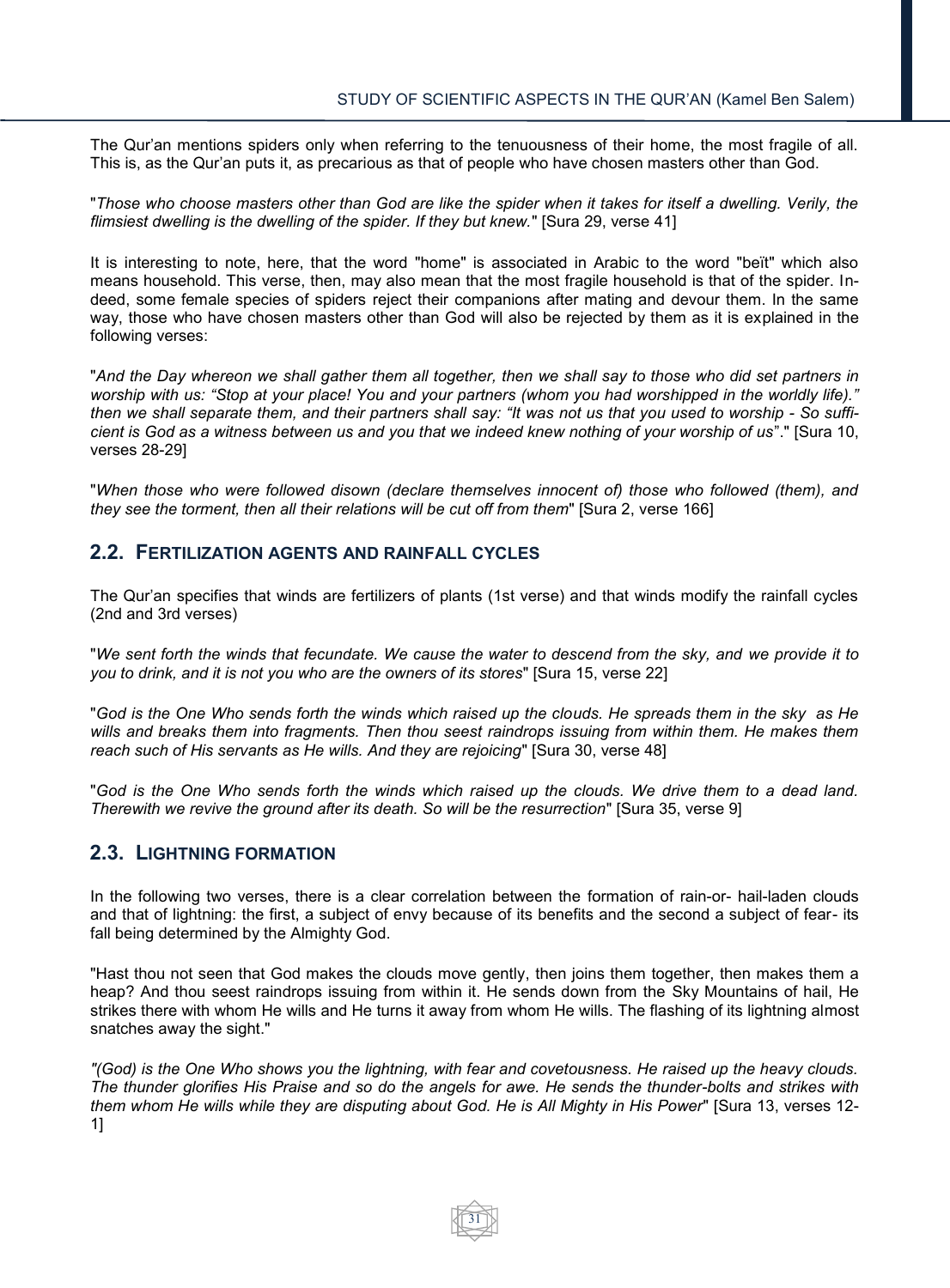# **2.4. STABILITY OF THE EARTH CRUST**

God also explains that mountains are like stakes which fix a tent (1st verse) and that mountains are arranged in such a way as earth equilibrium is maintained (2nd verse) (so that it does not shake with them). In fact, it is known that mountains play an important part in the stabilization of the earth's crust.

"... and the mountains as stakes." [Sura 78, verse 7]

"*We have placed in the ground (mountains) standing firm so that it does not shake with them ...*" [Sura 21, verse 31]

On the other hand, the following verse refers to mountains as moving like "clouds". Some modern commentators point out, here, that the movement of mountains is a result of Earth's rotation. Others interpret it as a reference to tectonics. It is interesting to note here that the collision of tectonic plates moving by continental drift is a frequent phenomenon in the Mediterranean basin.

"*And you will see the mountains and think them firmly fixed, but they shall pass away as the passing away of the clouds. The Work of God, Who perfected all things, verily He is Well-Acquainted with what you do.*" [Sura 27, verse 88]

# **2.5. OPTIMIZATION IN THE CREATION**

God also explains that He has created everything taking into account precise and optimal proportions. This optimization is most evident in the equilibrium of animal populations due to natural selection.

"*Verily, all things have we created in proportion and measure*" [Sura 54, verse 49]

This notion of optimization is most evident when the Qur'an mentions creation in the vegetal realm.

"The earth ....we caused to grow therein all kinds of things in due proportion."

A very important aspect of this biodiversity optimization is the fact that for every human being there exists a unique identifier which characterizes it and differentiates it from the other creatures. This unique identifier is the fingerprint. The infidels of Mecca have ironically asked the prophet whether, on the resurrection day, God would be able to gather their bones in order to make them come back to life. The following verse is an answer to that question and specifies that God is capable of giving life to the gathered bones with their proper fingerprints (expressed in the verse below by the phrase "tips of his fingers.")

"*Does man (a disbeliever) think that we shall not assemble his bones? Yes, we are Able to put together in perfect order the tips of his fingers.*" [Sura 75, verses 3-4]

# **2.6. EXISTENCE OF BARRIERS BETWEEN WATER CURRENTS OF DIFFERENT NATURE**

All classical exegetes agree on the existence of a barrier between fresh water and salty water when a river meets the sea (verse 1). But they failed to understand the fact that fresh water currents do not mix with salty water in oceans (verse 2)

"*(God) is the One Who has let free the two seas, one is agreeable and sweet, the other salty and bitter. He placed a barrier between them, a partition that it is forbidden to pass.*" [Sura 25, verse 53]

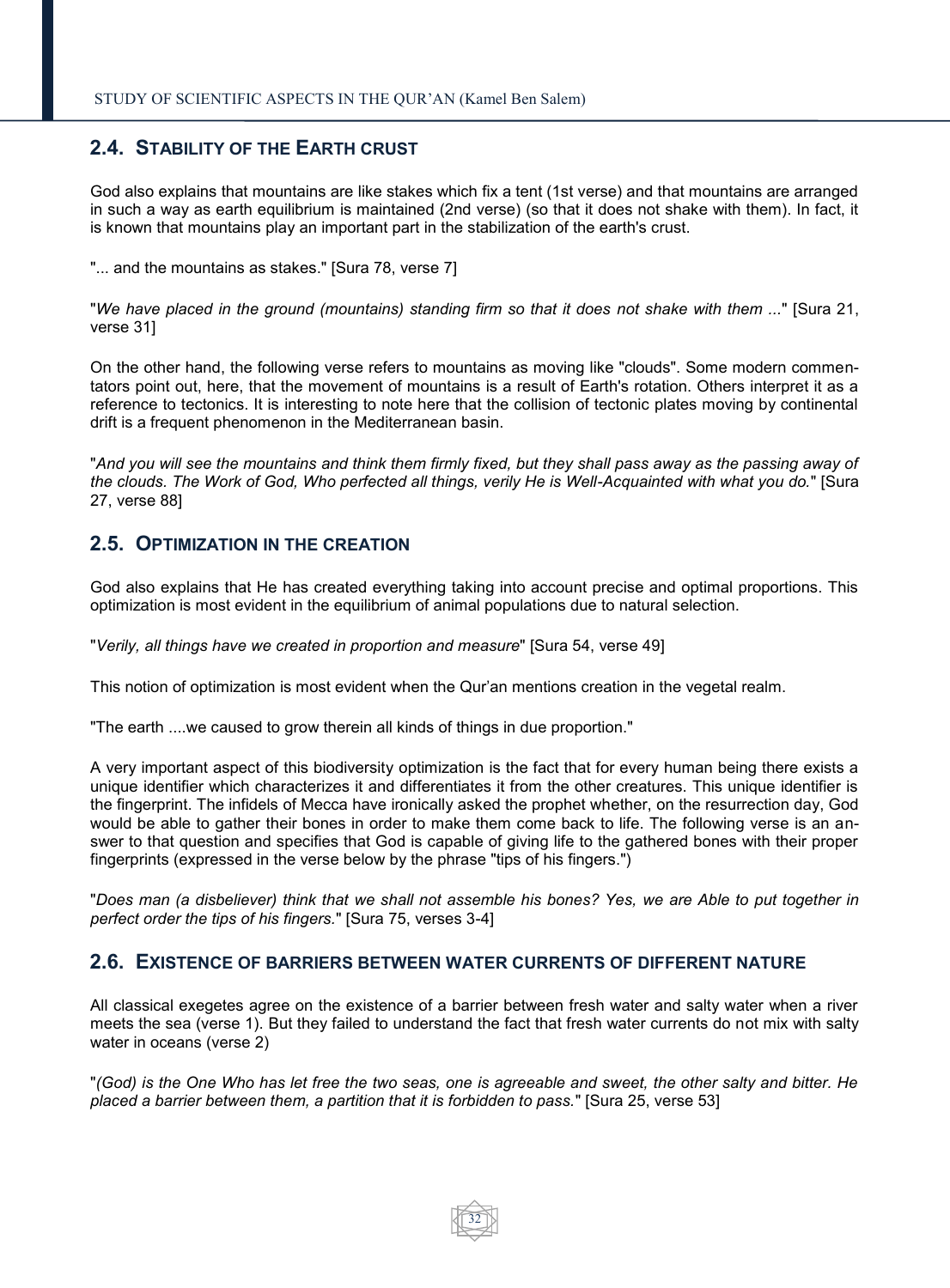"He has loosed the two seas. They meet together. Between them there is a barrier which they do not transgress." [Sura 55 verses 19-20]

In fact, this recently discovered phenomenon is explained by the density difference between waters of different salinities. This explains the circulation of currents between the Black Sea and the Mediterranean Sea or in the Northern Atlantic. Salt water flows downwards and fresher water runs surface-ward. For an observer at the surface, a clear limit between the two currents may be seen.

# **3. VERSES REFERRING TO SCIENCES OF LIFE**

This category concerns the verses, the meanings of which have more or less been understood by classical exegetes. However, translators and modern exegetes give corroborating interpretations

# **3.1. CREATION AND DEVELOPMENT OF THE EMBRYO**

In the following paragraph, we are going to enumerate the different steps of the embryogenesis according to modern scientific knowledge. Then, we shall compare with the Qur'an revelations. We focus hereafter on the creation and development of the embryo.

The embryo development represents the phase ranging from fertilization to the 60th day of pregnancy. Knowing that the spermatozoid is 50 to 60 microns long and that the diameter of the ovöcyte ranges from 120 to 150 microns, we can conclude that it is impossible to obtain morphological or physiological data without using advanced technical means (microscope, etc...), which did not exist more than 14 centuries ago.

### **Fertilization:**

The term fertilization refers to the process during which a spermatozoid enters the cytoplasm of the ovöcyte; the mixture leads to the association of the two genomes contained in each nucleus of the sexual cells and the formation of the procreation genome. The Qur'an description of phenomenon is as follows

"*Verily, we fashioned man from a small quantity of mingled sperm"* [Sura 76, verse 2]

Modification of the fertilized egg:

As soon as the fertilization is over, the egg is directed to the uterine cavity. It splits up into several blastemas through successive mitoses (this is segmentation); then the other phases of embryo development begin (gastrulation, organogenesis, histogenesis...). The different stages of the egg development are explained in the following verse:

"(God) fashioned you in (different) stages." [Sura 71, verse 14]

Towards the  $7<sup>th</sup>$  day after fertilization, the fertilized egg is at the stage of free blastocyst in the uterine cavity; it takes the right position and sticks to the endometrial epithelium, often at the level of the uterus bottom. This capacity of clinging, characteristic of the blastocyst, continuation of development. The Qur'an refers to this phenomenon:

"*... Who fashioned man from something which clings*" [Sura 96, verse 2]

After set up, the blastocyst the diameter of which does not exceed 400 microns shows a new morphological aspect comparable to that of "chewed flesh". This fact is referred to in the following verse:

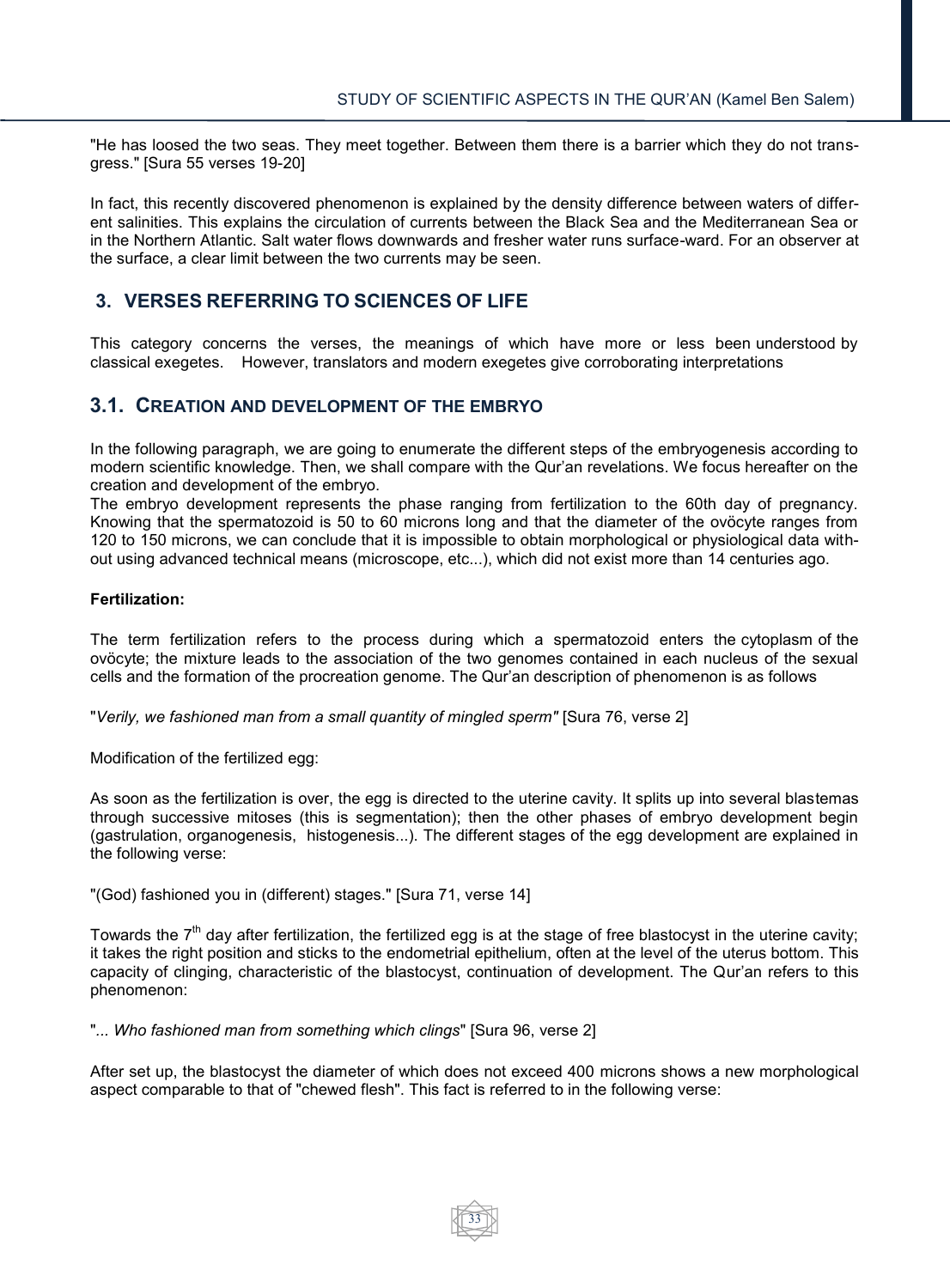"*We fashioned the thing which clings into a chewed lump of flesh and we fashioned the chewed flesh into bones and we clothed the bones with intact flesh ...*" [Sura 23, verse 14]

During pregnancy, the embryo develops in an aquatic medium. It is wrapped up in three successive envelopes: the uterine body, the extra-embryo coelom and the water pocket (amniotic cavity).

Now, it is experimentally demonstrated that obscurity is a necessary condition to the fertilization and development of the embryo. This is explained in verse 3 of Sura 39. In this verse the three "veils of darkness" correspond to the three envelopes mentioned above.

"*... He creates you in the wombs of your mothers: creation after creation in three veils of darkness...*" [Sura 39, verse 6]

If we compare these scientific facts with the Qur'an descriptions, we notice that the Qur'an uses extremely specific terms, which shows a perfect knowledge of the main stages of the embryo development.

# **3.2. 3.2 FORMATION OF MILK IN THE ANIMAL ORGANISM**

Here the Qur'an explains the factors which intervene in the formation of milk : the intestines (of the stomach) and the blood. The meaning of this verse is clear for a specialist. In Maurice Bucaille's book "The Bible, the Qur'an and Science", it is stated that: "the constituents of milk are secreted by the mammary glands. The latter feed on the products of nutrient digestion which are circulated by the blood. Thus, blood plays the role of collector and transporter of materials extracted from nutrients in order to feed the mammary glands producing milk, in the same way as any other organ".

"*Verily, in cattle there is a lesson for you. We give you to drink of what is inside their bodies, coming from a conjunction between the contents of the intestine and the blood, a milk pure and pleasant for those who drink it*" [Sura 16, verse 66]

# **3.3. AQUATIC ORIGIN OF LIVING ORGANISMS**

Two verses mention the aquatic origin of all living organisms:

"*..... and we got every living thing out of the water. Will they then not believe?*" [Sura 21, verse 30]

It is to be noted here, that in this verse "every living thing" is not followed by "on Earth". This implies that the living organisms on other habitable planets (cf. §4.2.1.6 existence of extra-terrestrial life) are of aquatic origin and that water is necessary for the formation of life on Earth or elsewhere. The following verse includes the same idea:

"*God has created every moving (living) creature from water*." [Sura 24, verse 45]

There is, however, between the first and the second verse a minor nuance. The first speaks about the origin of living organisms (We got every living thing), whereas the second verse specifies the main constituent of living organisms which is water (God has created ... from water.)

# **3.4. POINT OF VIEW ABOUT THE THEORY OF EVOLUTION**

We would like to refer, here, to the position of Moslem scholars concerning Darwin's theory, which has fascinated almost all western biologists. Let us point out that this theory speaks mainly of animals in general.

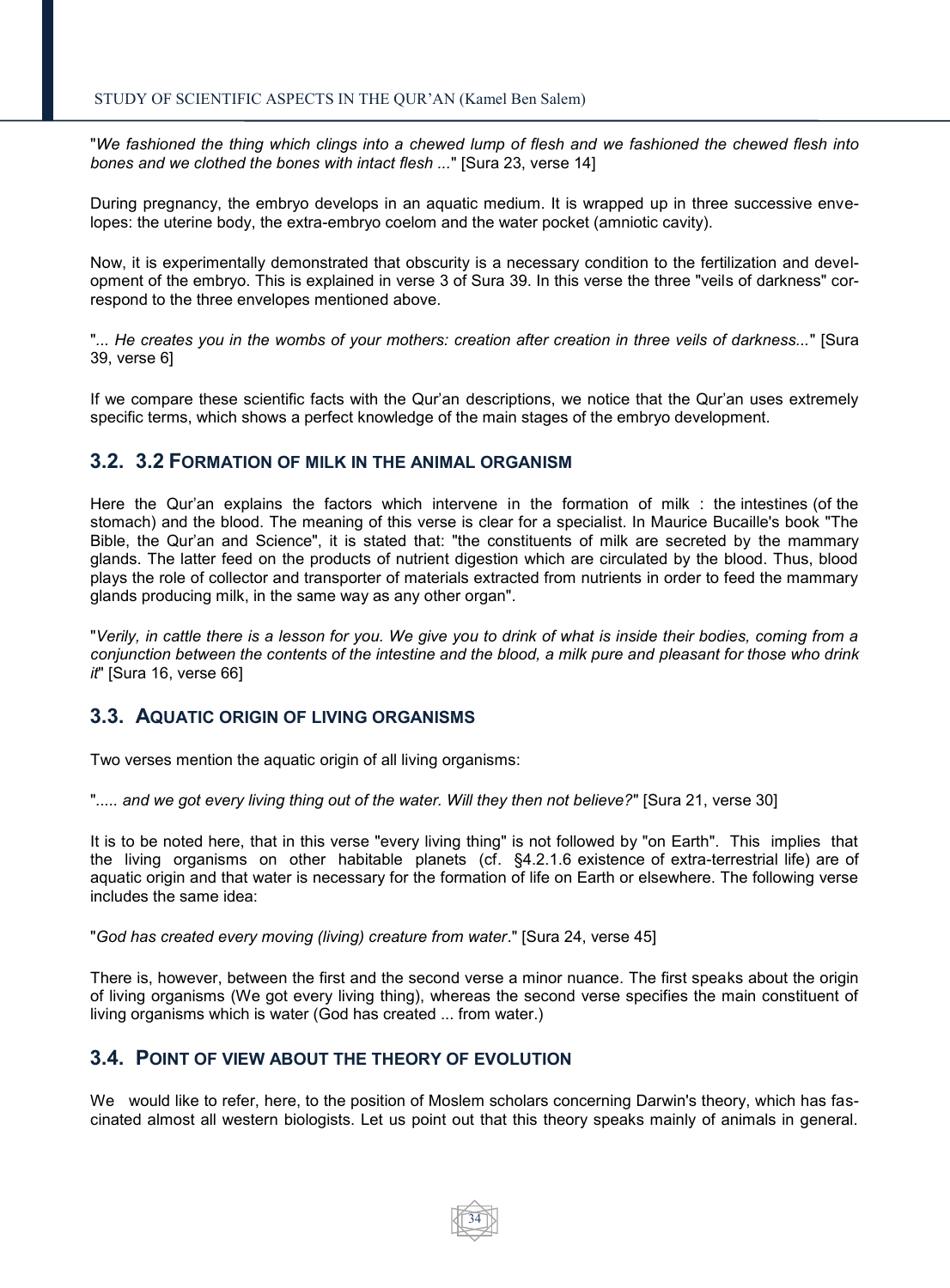The emergence of "modern" man has not so far been elucidated. Let us examine first of all the following verse from the Qur'an:

"*Behold, thy Lord said to the angels: "I will create a vicegerent on earth". They said: "Wilt Thou place therein one who will make Mischief therein and shed blood? Whilst we do celebrate Thy praises and glorify Thy holy (name)?" He said: "I know what ye know not*." [Sura 2, verse 29]

In his book "Fiqh as-Sirah" [2], Al-Booti explains this verse by specifying that prior to the creation of our ancestor Adam, God had created several human species. Thus, when God told the angels that He was going to create a curate in order to install him on Earth, the angels were amazed because they had already seen how the behavior of pre-Adam creatures was not honorable at all.

According to Ibn-Al-Arabi [4], the prophet would have said: "Before your Adam, a hundred thousand Adams had existed" and we are the descendants of the last one.

In other words, several Adams had preceded our ancestor, who is referred to in the Bible and in the Qur'an.

I think that the human species which had preceded our ancestor (Homo Sapiens, ...) did not necessarily have the same physiognomy as ours. The resemblance of human remains (skull, bones, etc.) might have misled Darwin, who therefore believed in a continuous evolution. However, it is to be noted here that the Qur'an has not mentioned these human species. It is only Adam who is cited.

# **4. VERSES CONCERNING ASTRONOMY**

This category concerns the verses about astronomy. These verses require deep knowledge of this field; that is why they have been misunderstood by ancient translators. Most Qur'anic verses about modern science deal with this field. The reason for this emphasis is explained in the Qur'an itself (in the following verse, it is stated that the creation of the universe constitutes a more extraordinary event than the creation of human beings).

"*Assuredly the creation of the heavens and the earth is a greater (matter) than the creation of men: Yet most men understand not*" [Sura 40, verse 57]

The next verse invites humans to focus first on what exists in the heavens and then on what exists on Earth. Everything in them points to the might of God. It is after this invitation for reflexion that Moslems began to develop Astronomy.

"*Say: "Behold all that is in the heavens and the earth ...*" [Sura 10, verse 101]

The verses related to Astronomy may be classified into two classes: those related to the solar system and those which deal with the heavens in general.

35

# **4.1. VERSES RELATED TO THE SOLAR SYSTEM**

# **4.1.1. GENERALITIES**

The Qur'an refers to the solar system as "the nearest heaven"

"We have indeed adorned the lowest heaven with an ornament, the planets." [Sura 37, verse 6]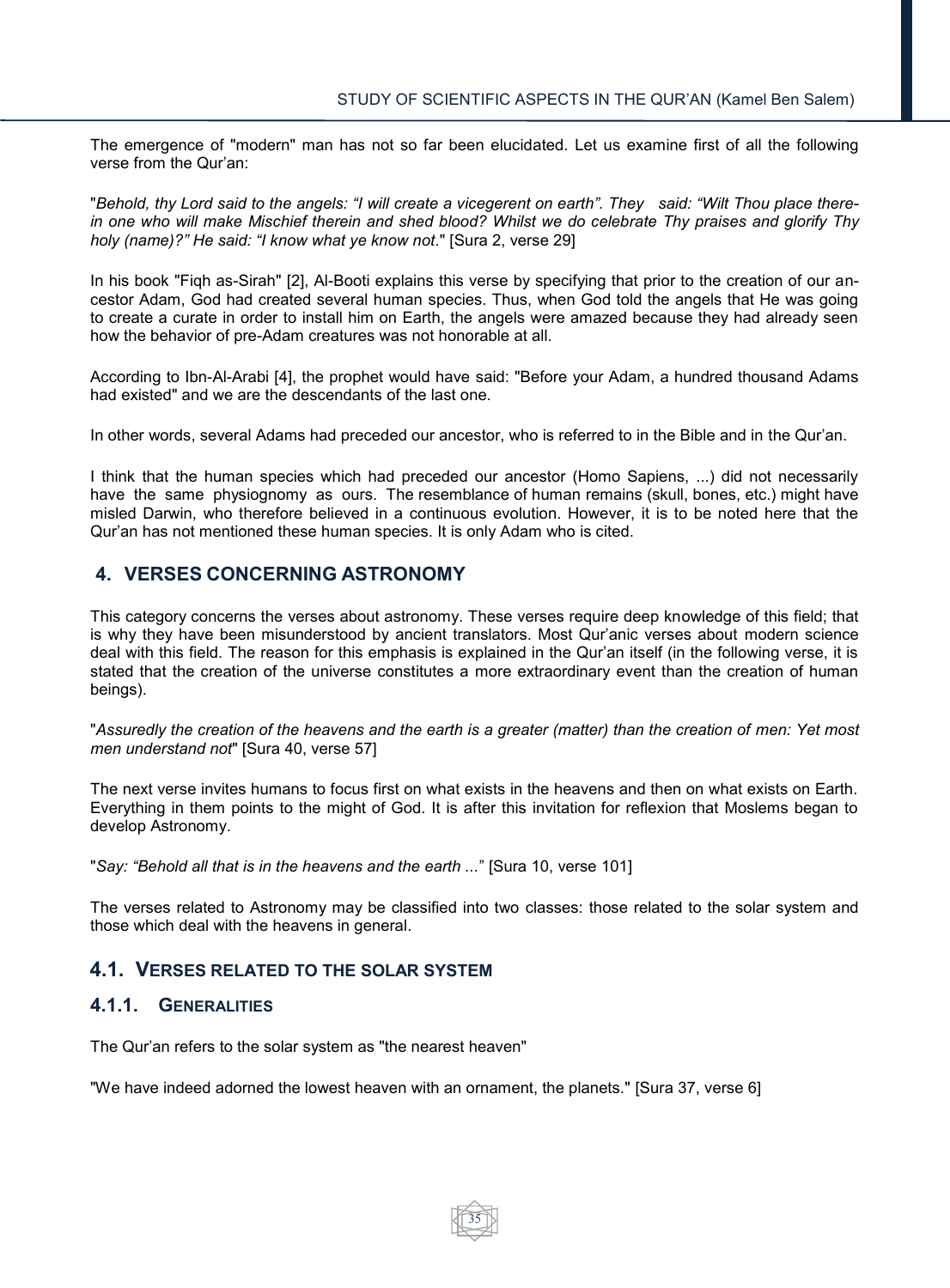We know that among the nearest elements of our heaven there are no other permanent elements but the planets and their natural satellites.

### **4.1.1.1. SPHERICAL SHAPE OF THE EARTH**

It is to be noted here that the Earth

#### **\* is a sphere:**

"*... He coils the night upon the day and He coils the day upon the night*" [Sura 39, verse 5]

#### **\* But which is not perfect:**

"*See they not that we reduce the Earth from its outlying borders? ...*" [Sura 13, verse 41]

Both verses above are clear. The same idea stating that the Earth is a sphere and that it rotates

(Suggestion of movement) is found in the following verse:

"*After that (God) spread the Earth out (dahaha : from the verb 'daha')* " [Sura 79, verse 30]

Because they did not understand the meaning of this verse, (since they did not imagine that the Earth was spherical) the ancient exegetes had earlier explained the Arabic verb (dahaha) by (has flattened it). The same explanation has been introduced in the Arab dictionaries. But in these very dictionaries, the origin of this verb is found in the word (Ud-hiya) which means "egg of ostrich". Thus the Earth would look like an ostrich's egg. The same verb is also used to refer to the action of rain on the pebbles which the water current moves.

A logical consequence of the spherical shape of the Earth and of its rotation is that the night does not precede the day as it is explained in the following verse:

"... The sun must not catch up the moon, nor does the night outstrip the day. Each one is travelling in an orbit *with its own motion*" [Sura 36, verse 40]

It is clearly understood, from the expression "nor does the night outstrip the day" that there is a coexistence of the day and the night. In fact, the sun shines over the terrestrial hemisphere facing it whereas darkness covers the other hemisphere. From the preceding verse,

We cannot deduce the rotating movement of the Earth; however, verse 54 in Sura 7 explains this rotation:

- Sura 7, verse 54

"(God) covers the day with the night which is in haste to follow it..."

The rotating movement of the Earth may also be understood from verse 29 in Sura 31, which specifies that there is no order in the succession of the day and the night.

"*Hast thou not seen how God merges the night into the day and merges the day into the night?*" [Sura 31, verse 29]

The following verse refers to the concomitance and gradual appearance of the day and the night.

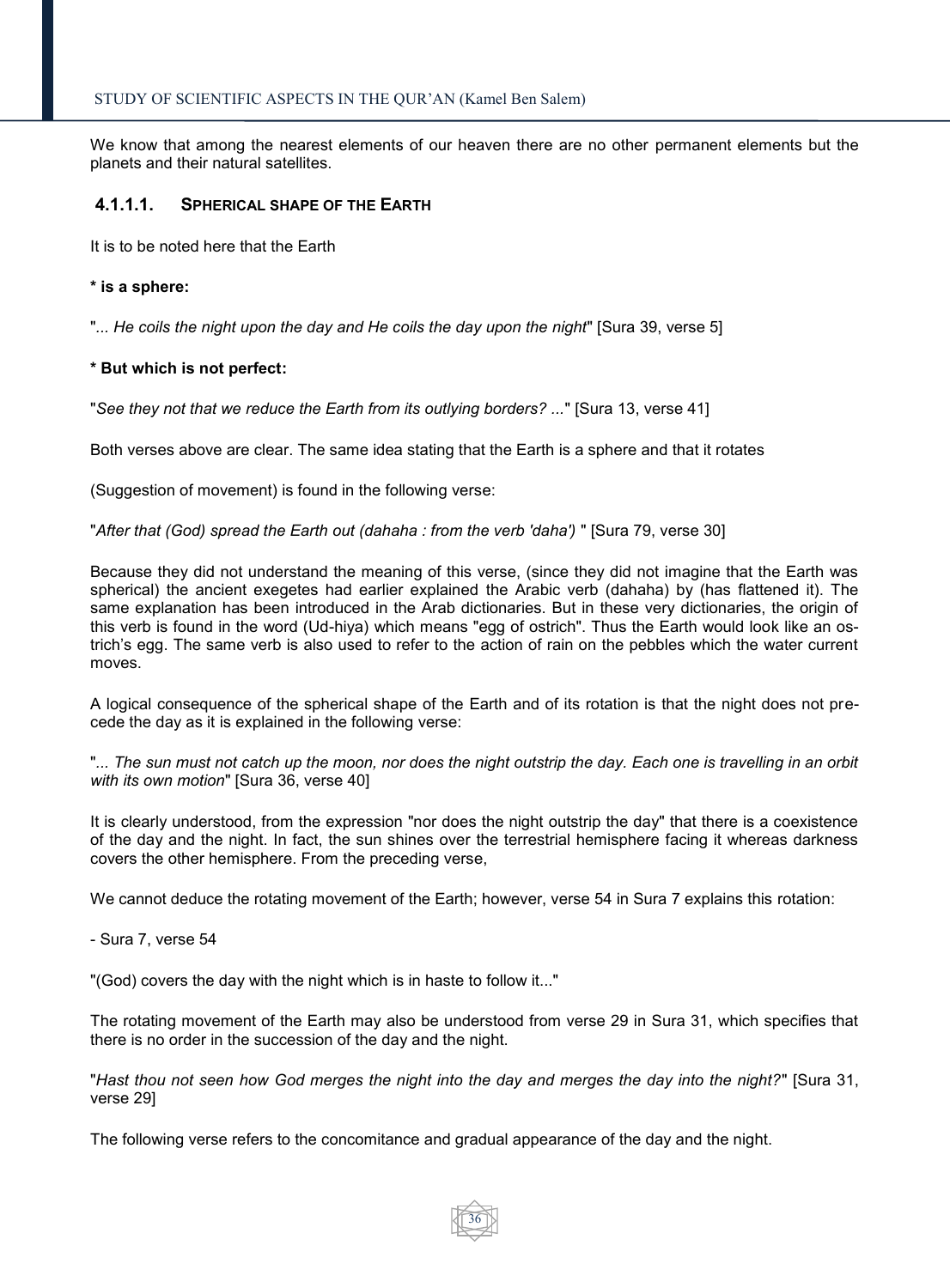"*Another sign for them is the night from which we withdraw the day...*" [Sura 36, verse 37]

Here God establishes a similitude between the gradual appearance of the day and the night and the process of the withdrawal of the skin (representing the night) which covers the flesh (representing the day).

From the following verse, Sura 70, verse 40, it is understood that there is not a unique place for sunrise or sunset. This fact was unknown when the prophet was still alive.

"*...Lord of Orients and Occident's*" [Sura 70, verse 40]

### **4.1.1.2. REFLECTION OF THE LIGHT BY PLANETS**

It is also explained, in the verse below, that the sun's nature (qualified as a dazzling lamp) different from the moon's (qualified as "giving light").

"*Blessed is the One Who placed the constellations in heaven and placed therein a lamp and a moon giving light*" [Sura 25, verse 61]

The distinction, here, between the sun (a star, source of light) and the moon (a heavenly cold body playing the role of light reflector) is evident. This distinction between star /planet/ satellite is still ambiguous for the general public. The notion of light reflection by planets is more specified in the following verse:

"*God is the light of the heavens and the earth. The similitude of His light is as if there were a niche and within it a luminary. The luminary is in a glass. The glass is as if it were a planet glittering like a pearl*" [Sura 24, verse 35]

### **4.1.1.3. EXISTENCE OF LUNAR CYCLES**

In the following verse, the previously-mentioned ideas are confirmed. Moreover, the lunar cycles are referred to:

"*God is the One Who made the sun a shine and the moon a light and for her ordained mansions, so that you might know the number of years and the reckoning (of the time). God created this in truth. He explains the signs in detail for people who know*" [Sura 10, verse 5]

### **4.1.2. EVOLUTION OF THE SOLAR SYSTEM**

The Qur'an uses an evaluative term for the sun as well as a destination place. The sun is a star, the age of which is approximately 4.6 billion years. As it is the case for all the stars, the sun goes through evaluative stages. It is presently at the first stage, characterized by the transformation of hydrogen atoms into helium ones. This stage should theoretically still last

4.6 billion years (cf. §4.2.2 Duration of creation) until the transformation of hydrogen into helium is over and then the transformation of helium into carbon and oxygen is also over. Once its energy is used up, the sun will consequently reach a stable state.

"*The Sun runs its course towards a proper state (or site) of stability. This is the decree of the Almighty, the Full of Knowledge*" [Sura 36, verse 38]

In the following verse, God says that the sun and the moon do not collide because each one of them (sun, moon) moves following a different trajectory "Each one is travelling in an orbit with its own motion".

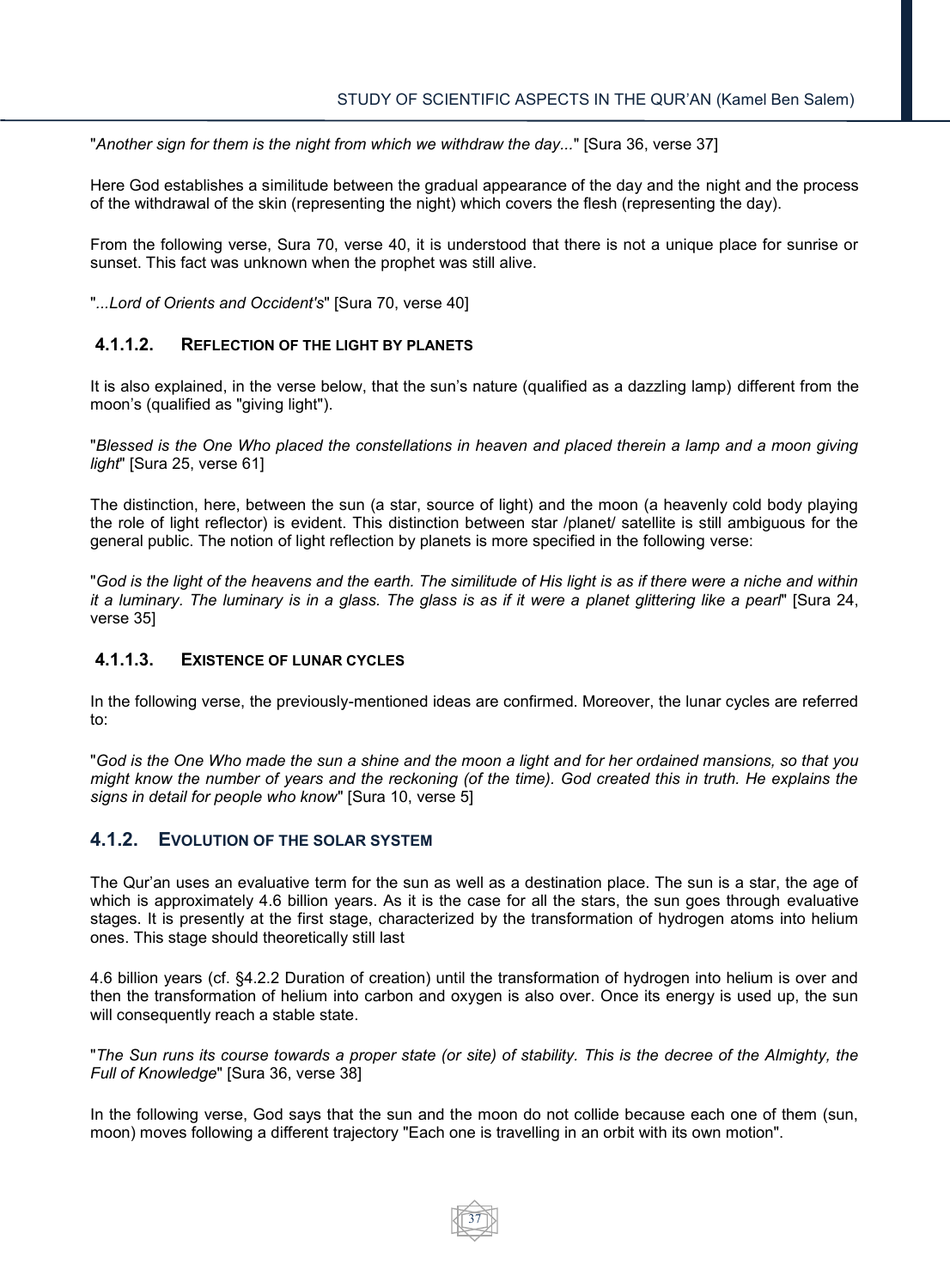"*... The sun must not catch up the moon... Each one is traveling in an orbit with its own motion*" [Sura 36, verses 39-40]

The second verse points to the fact that the trajectories of both celestial bodies are governed by laws (physical gravitation laws and kinematic laws).

"*The sun and moon (are subjected) to calculations*" [Sura 55, verse 5]

In fact, these human calculations are but symbolic representations of these fundamental physical subjacent laws.

It is to be noted here that the two previously-mentioned verses have emphasized only the harmony in the movements of the sun and the moon (but not in those of the other planets of the solar system). The explanation of this point resides in the two following facts: on the one hand because the moon and the sun are the most visible and evident celestial bodies, and on the other hand because both these stars will undergo a grandiose astro-physical phenomenon. In fact, at the final stage of the sun's life, the transformation of hydrogen atoms into helium will be over and as a result of that the outer layers of the sun will expand. As we will deduce it later on, this will lead to the swelling of the sun which will destabilize the moon. The latter will be rent (cf. §4.1.3.1-e) and will ultimately fall onto the Earth (cf. §4.1.3.2-e)

# **4.1.3. FUTURE OF THE SOLAR SYSTEM**

Regarding the solar system, the Qur'an has mentioned the apocalypse phenomenon very often. Because they were not much versed in Astronomy, the ancient Moslem exegetes made only general comments (and not explanations) about the verses related to this phenomenon, which is considered as a signal indicating that the day of the last judgment is getting closer.

It is after watching a series of emissions about Astronomy, presented by the fifth French TV channel, that it has been possible to establish a relation between the above-mentioned verses and the end of the solar system. The most known Sura which refers to the beginning of the solar expansion and the phenomena resulting from this expansion is Sura 81, verses 1-6. But it should be noted that many suras have also spoken about these phenomena. Let us examine them hereafter:

"*When the sun becomes like a swelling ball (kuwwirat)*" [Sura 81, verse 1]

Here, the selection of the word "kuwwirat", deriving from the verb "kawwara" (leading to the word "kura(t)", meaning "ball"), is intentional. This verb is used especially to designate the ball-shaped winding (for example of a silk string or a cloth band). It is known that the further the winding the greater the volume of the ball. This means a swelling of the ball. In fact, towards the end of its life, the sun will exactly undergo the same phenomenon. Its volume will increase with time to constitute a red giant. The specialists indicate that the expansion of the sun will result in the coming closer of the surface of the sun and the Earth's orbit. This coming closer of the sun's surface and the Earth's orbit is not explicitly mentioned in the Qur'an (cf. §4.1.3.1-d Sura 75, verse 9) but it is quoted in a "Hadith" (tradition of the prophet Muhammad).

"When the apocalypse gets closer, the surface of the sun and the Earth's orbit will get closer" [6].

Many consequences of the sun's expansion and of its movement closer to the Earth's surface are mentioned in the Qur'an. However, the successive events are not referred to in sequence. They can be classified into two categories:

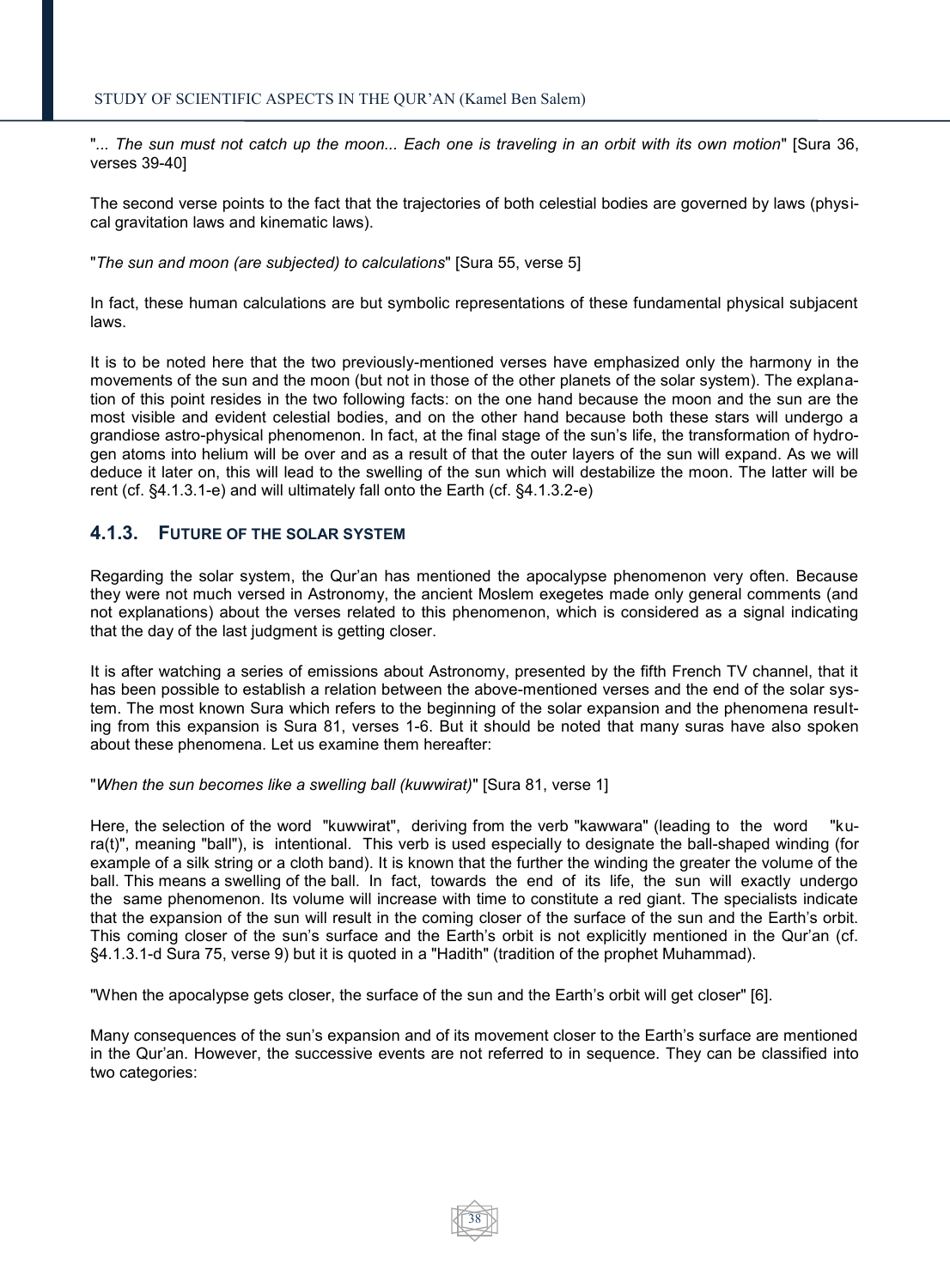# **4.1.3.1. CONCERNING THE SKY (HEAVEN)**

### **a) Aspect of the sky**

When the sun turns into a red giant, the solar disc will occupy a great part of the heavens. The sudden appearance of this red giant with a remarkable volume will give the illusion of an invasion of the heavens. At this stage, the Qur'an indicates that the sky will look like a rose (the sun representing the heart of the rose) and the rest of the sky will become like red hide (the rose's petals). This is mentioned in the following verse:

"*Then, when the heaven is rent asunder, becoming scarlet-rosy like red hide*" [Sura 55, verse 37]

The following verse gives more information on the overall aspect of the sky, which besides its scarlet color, will look like a molten metal that is then a metal-red color.

### "*The Day that the sky will be like molten metal*" [Sura 70, verse 8]

Note: It is interesting to note here that if it were possible to simulate this phenomenon of solar expansion on computer, we would perhaps understand why God has chosen to compare the aspect of the heavens with a red rose: Is it for its color only, or for both its color and its shape? Knowing that in the Qur'an there is a wise choice even in the use of the frequency of the alphabet letters [5], what can then be said concerning the choice of words? According to us, it is the second hypothesis (color + shape) which applies.

During its final spasm which will last some thousands of years, the sun will occupy the whole of the celestial dome and will certainly look like one of those agonizing stars which have been very often observed by Hubble spatial telescope (pictures can be seen at [hubblesite.org,](http://hubblesite.org/newscenter/archive/releases/nebula/planetary) in particular the "Cat's eye" nebula (Fig 1)). These stars have got rid of their gas envelope, giving birth to superb planetary nebulae.



Fig 1 Cat's eye" nebula (cf. [Hubble\)](http://imgsrc.hubblesite.org/hu/db/1995/01/images/a/formats/full_jpg.jpg).

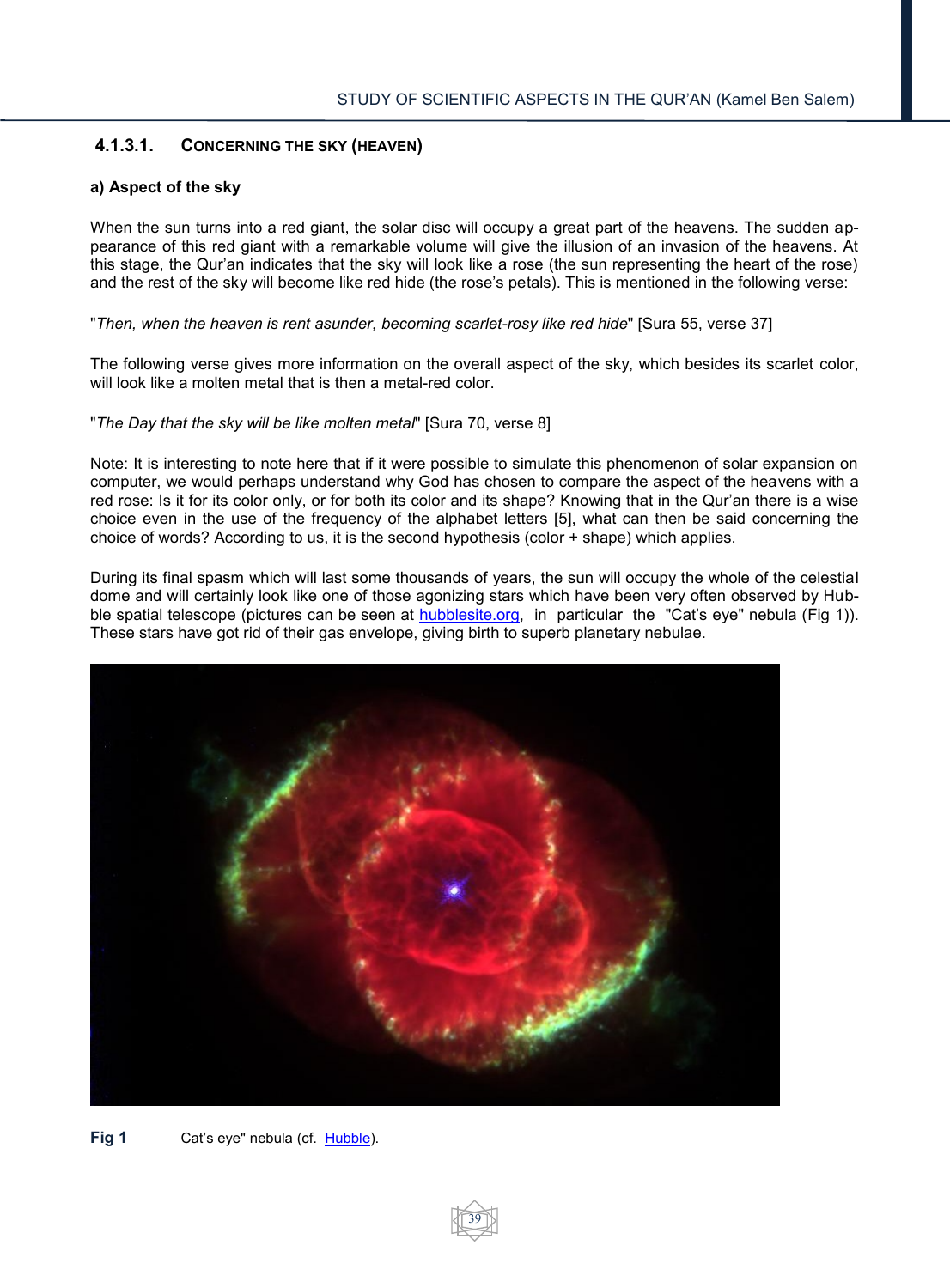### b) Increase of light intensity over the Earth

The following verse says that light intensity will considerably and excessively increase and will cause sight dazzling.

"*So, when the sight is dazzled*" [Sura 75, verse 7]

It is to be noted, however, that the previous verse, like those relating to the final episode of the sun's life, does not express what will be "observed" or "experienced" by eventual inhabitants of the Earth, because the Earth will have become uninhabitable a long time before this event. Sight dazzling is therefore only a way to explain the increase of light intensity and does not imply that there will still exist human beings to witness this phenomenon. In fact, the Qur'an specifies that the occurrence of this event is not isolated but it is associated with the appearance of other phenomena, such as the boiling of the seas and oceans (cf. §4.1.3.2-b) due to temperature increase. This will lead to the Earth's surface water evaporation, thus eliminating all forms of life.

### **c) The stars will no longer be visible**

The following verses indicate that it will be difficult to see the stars from the Earth, probably because of the light intensity (of the sun) which is very strong, as it has already been mentioned.

"*Then when the stars become dim*" [Sura 77, verse 8]

"*And when the stars, lose their luster*" [Sura 81, verse 2]

#### **d) The moon will no longer be visible**

The difficulty of observation caused by the increase of the light intensity does not in fact concern only the stars; it applies to the totality of the other celestial bodies. In fact when the Earth is covered by the extreme intensity of the sun's light, it will be impossible to observe even the moon, as it is explained in the following verse:

#### "*And the moon will be eclipsed*." [Sura 75, verse 8]

The fact that this verse immediately follows verse 7 of sura 75 mentioned above (cf. §4.1.3.1-b) and speaking about sight dazzle confirms once again that the moon's eclipse is certainly due to the increase in light intensity. This is, in fact, a final and irreversible eclipse.

For a terrestrial observer used to the moon's light, the non-visibility of the moon will give him the illusion of a fusion or "joining" of both celestial bodies (sun and moon). The Qur'an, in Sura 25, verse 61, has attributed a distinctive quality to the sun (it refers to it as a torch) and another one to the moon (it is referred to as a gleam) (cf. §4.1.1.2). After the start of the sun's expansion process, the moon will be totally immersed in the sun's atmosphere. In the celestial dome, only the red giant will be present. The two celestial bodies will be joined as it is specified in the following verse:

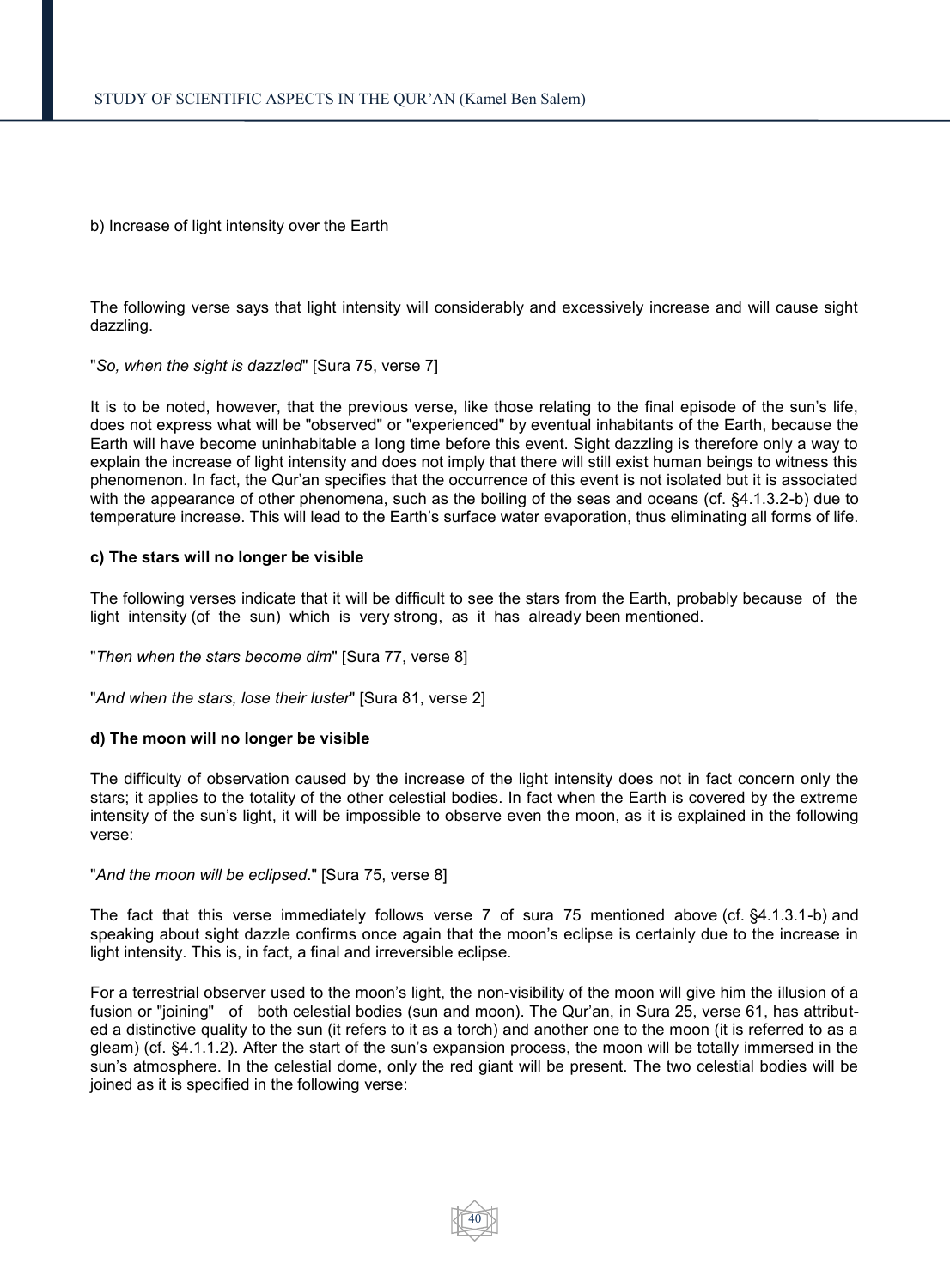"*... And the sun and moon are joined together*" [Sura 75, verse 9]

The enormous increase of the sun's volume will in fact result in its "coming closer" to the moon (joining of the two celestial bodies), therefore closer to the Earth.

Note: This verse is also explained by a "Hadith" (tradition of the prophet Muhammad) [6] (vol. 4, N° 422) which specifies that the sun and the moon will both be bathing in fire. This refers in fact to the immersion of the two celestial bodies in the very high temperature of the sun's atmosphere. The same "Hadith" refers to the increase of the volume of both celestial bodies. As regards the sun, the Qur'an has already dealt with this phenomenon; concerning the moon, this volume increase is due to the moon's expansion as a result of the sun's intense heat.

In the presence of the star's (sun and moon joined) tenuous atmosphere, the moon will be submitted to viscous forces and will gradually lose its energy and also its angular moment. This will result in the destabilization of its orbit (orbital braking) the moon's orbit will shrink little by little resulting in its progressive fall onto the Earth's surface after having been fragmented.

#### **e) The moon's fragmentation**

Long before its fall onto the Earth, the effects of the Earth's tide on the moon will ultimately lead to its fragmentation below a certain distance, known as Roche limit. This moon's «Break up» would occur suddenly and brutally once the limit is reached, as it is specified in the following verse:

"*The Hour has drawn near and the moon has been cleft asunder*" [Sura 54, verse 1]

An alternative explanation of this consists in supposing that the moon's fragmentation is a result of its expansion (cf. Note in §4.1.3.1-d above). But if we take into account the verses of §4.1.3.2-e (below) which suggest that the moon's fragments will fall onto the Earth's surface, the thesis of fragmentation resulting from the effect of orbital braking would be more plausible.

The moon's fragmentation will constitute its final stage of disappearance from the solar system. It is evident that the sun will destabilize the moon only after having swallowed up Mercury and Venus, which are closer to it than the moon.

### **f) Modification of the solar system planets orbits**

The Qur'an specifies that there occurs a dispersion in the movement of the solar system planets (modification of orbits), including the Earth (see note at the end of section §4.1.3.2-b).

" *.....And when the planets will disperse (intatharat)* " [Sura 82, verse 2]

This is confirmed by the use of the Arabic term "intatharat" which means an organized dispersion, by opposition to the term "tanatharat" which means a random dispersion.

# **4.1.3.2. CONCERNING THE EARTH**

The phenomena which will affect the Earth as a result of the sun's progressive expansion are referred to in many Qur'anic verses. We are going to examine them hereafter.

41

#### **a) Exodus movement and gathering of wild beasts**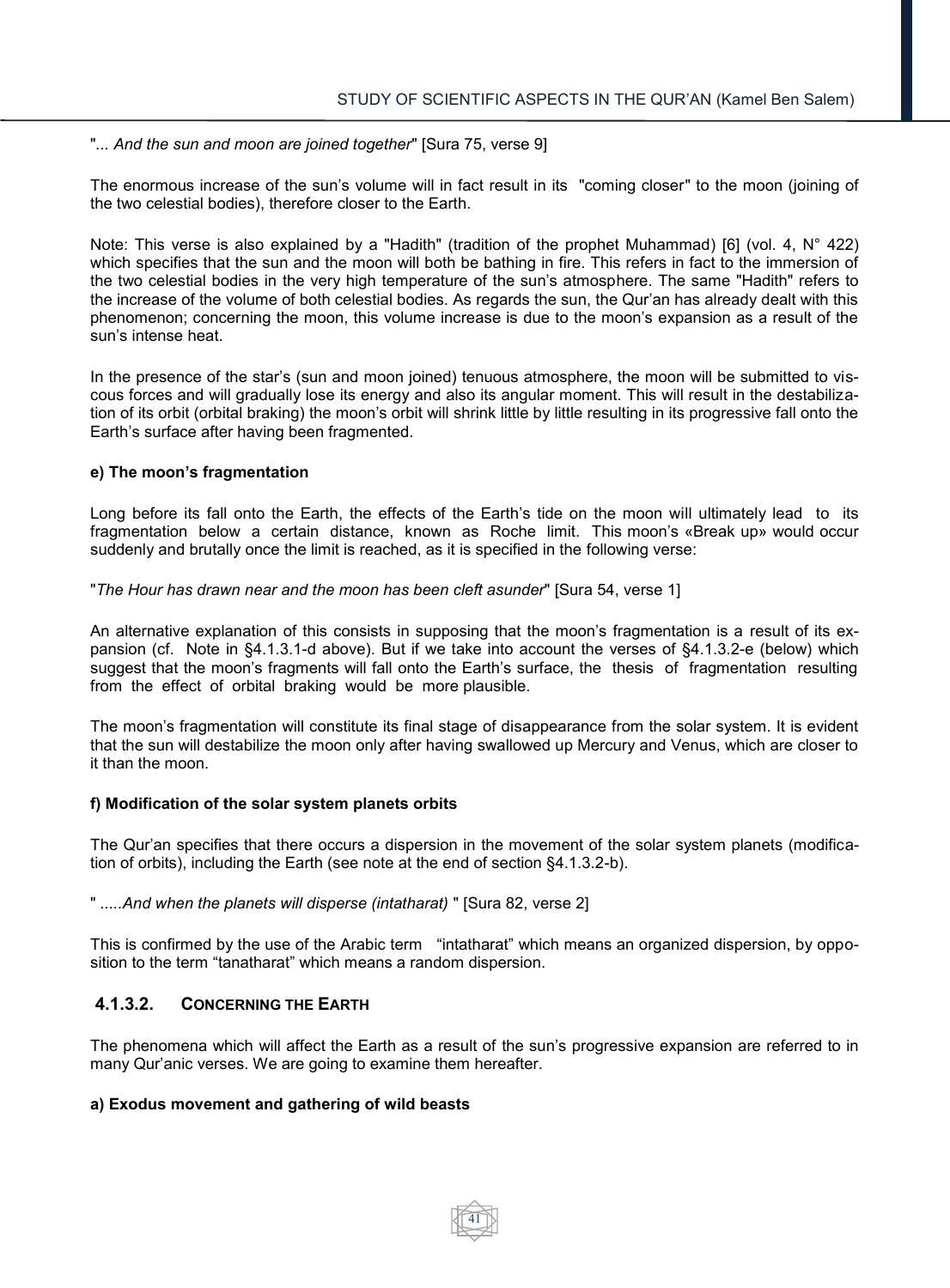Once a certain degree of heating up of the Earth's surface is reached, forest fires will become more and more frequent. Feeling the danger, wild beasts will start general and continuous escapes, which will correspond to great gatherings as it is specified in the following verse.

"*...And when the wild beasts are herded together*" [Sura 81, verse 5]

#### **b) Boiling and bursting forth of the seas and oceans**

The Qur'an indicates that the sun's expansion will result in the warming up of the seas and oceans as it is specified in the verse below:

"*And when the seas become as blazing fire*" [Sura 81, verse 6]

The warming up of the seas and oceans will result in their boiling up as it is explained in the following verse:

"*(I Swear)… By the Canopy Raised High, And by the boiling sea*" [Sura 52, verses 5-6]

After the boiling up of the seas and oceans, water expansion will follow as it is said in the verse below:

#### "*... And when the seas are burst forth*" [Sura 82, verse 3]

The warming up and expansion of the seas and oceans' waters are certainly indicators of a first stage before their evaporation. According to us, these phenomena will take place at the beginning of the sun's swelling process and in all cases before the destruction of the moon by the sun, because at that moment the Earth's surface would already be totally turned into lava.

Note: It is obvious that the seas and oceans' evaporation will result in a considerable loss of the Earth's mass. But, we should also note that when the sun turns into a red giant and reaches its maximum volume, it would already have lost a part of its mass. According to Newton's law of gravitation a fraction of mass loss (in relation with the initial mass) greater for the sun than for the Earth will result in the orbit of the Earth moving off from the sun's and vice- versa. Because the solar atmosphere will consequently be lost in the intergalactic space, the previous conclusion remains a fortiori valid for any (surviving) planet. Thus, the term "will disperse" (cf. §4.1.3.1-f) should be interpreted as "will move farther away from the sun". The changing of orbit for the surviving planets of the solar system, and especially for the Earth, allows us to suggest that modifications in its revolution and rotation will occur leading to a change of the length of the day, the night and the year.

### **c) Expansion of the Earth's crust**

In the same way, the Earth's overheating will result in its expansion, hence a repulsion and rejection of its content (probably the most volatile elements: atmosphere, water and some trapped elements presently below the crust).

"*.... And when the Earth expands. And has cast forth what is within it*" [Sura 84, verses 3-4]

Note: The Earth's expansion is not explicitly referred to in the Qur'an; it is in fact mentioned in the prophet's "Hadith" quoted in §4.1.3.1-d.

#### **d) Pulverization of mountains**

The fate of mountains, known for their rigidity is explained in the following verse: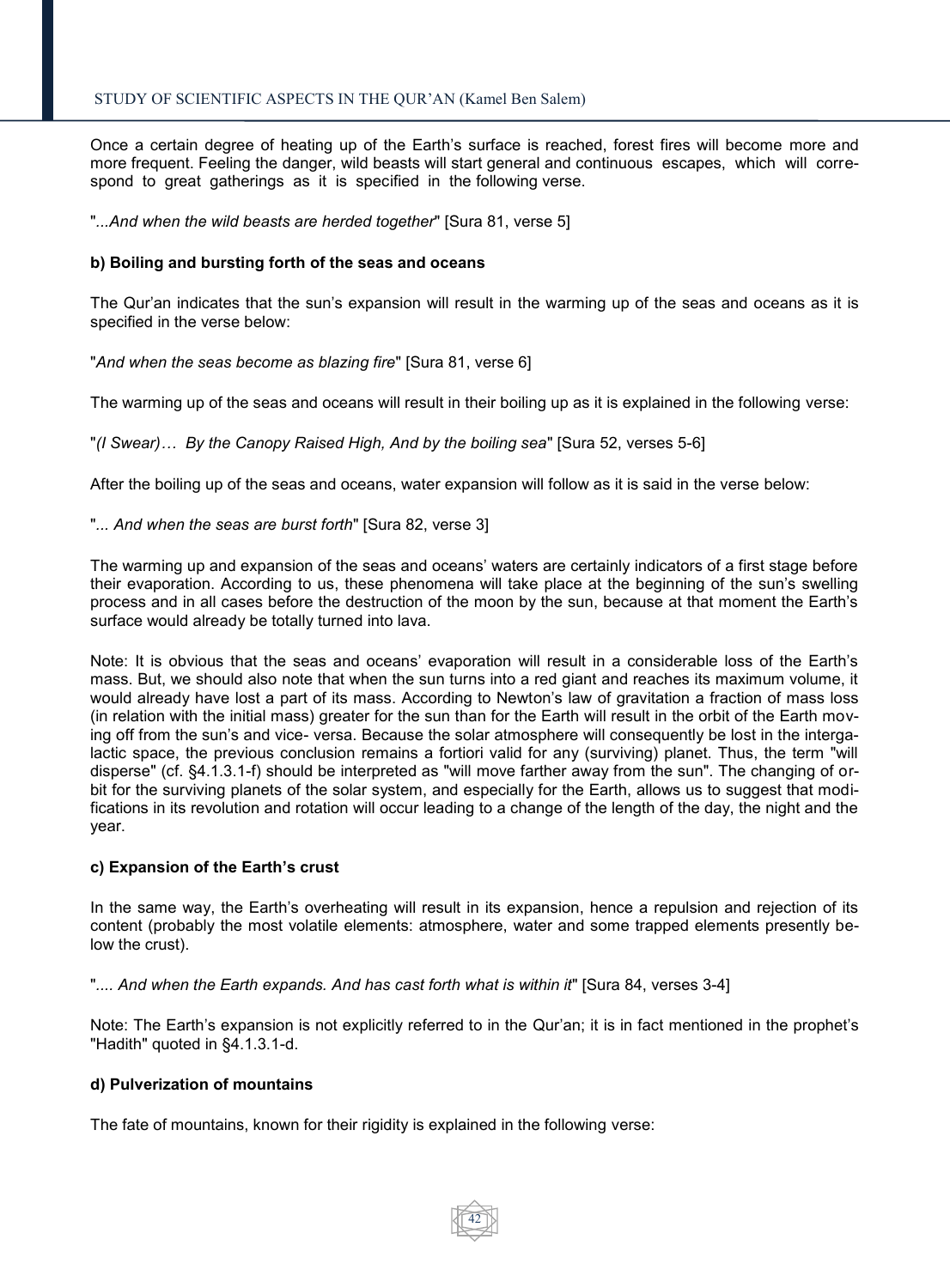### " *... And the mountains will be like carded wool*" [Sura 101, verse 5]

The choice of the expression "carded wool" denotes in fact the change of the mountains- forming rocks' nature; these initially highly compact and tough rocks will ultimately become, because of the heat, viscous and more voluminous (like carded wool). Hence, it is clearly shown that the change in the rocks' state is due to the excessively high temperature prevailing over the Earth after the sun's expansion.

Another fact corroborating what preceded is referred to in another verse indicating that the mountains will melt like "crumbling sand dunes" and will gradually lose height and rigidity:

"*…And the mountains will be like crumbling sand dunes*" [Sura 73, verse 14]

The comparison with crumbling sand dunes aims to show the progressive loss of height and rigidity of mountains. These two features certainly indicate that the rocks constituting these mountains will be in the process of fusing. This fusion will go on until these mountains are totally flattened as it is indicated in the following verse:

"*They ask thee concerning The Mountains: say "My Lord will demolish them and He will leave them as plains Smooth and level*" [Sura 20, verses 105-106]

In other words, mountains will be totally disintegrated under the effect of heat. The same reference to "disintegration" is found in the following verse:

"*And the mountains turning into crumbles to end up as sparse particles*" [Sura 56, verse 6]

Thus, the tough and high mountains will ultimately be frittered away and will look like a mirage as is explained in the following verse:

"And the mountains shall vanish, as if they were a mirage" [Sura 78, verse 20]

From the preceding verses, it can be deduced that the Earth's crust will undergo the same fate, that is, it will fuse.

### **e) Fall of lunar fragments on the Earth**

In another verse, it is said that the Earth (the land's surface) and the mountains will be suddenly and fatally hammered (the Qur'an uses the verb "dakka" to describe what will happen); this verb means to bombard, to hammer.

"*And the soil and the mountains are lifted, and then violently hammered at one stroke. On that day, shall the (great) Event come to pass*" [Sura 69, verses 13-14]

The lifting cited above is to be related to the expansion of the Earth's crust (cf. §4.1.3.2-c). The hammering of the land's surface and of the mountains, as a result of one stroke, which, according to the Qur'an is fatal, would probably refer to the result of the fall of the biggest (giant) lunar fragment after the moon's disintegration (cf. §4.1.3.1-e) onto the Earth's surface; this event would have the same destructive effect as the explosion of multiple atomic bombs. This will certainly constitute a remarkable and unique event in the Earth's life cycle: "On that day, shall the great Event come to pass".

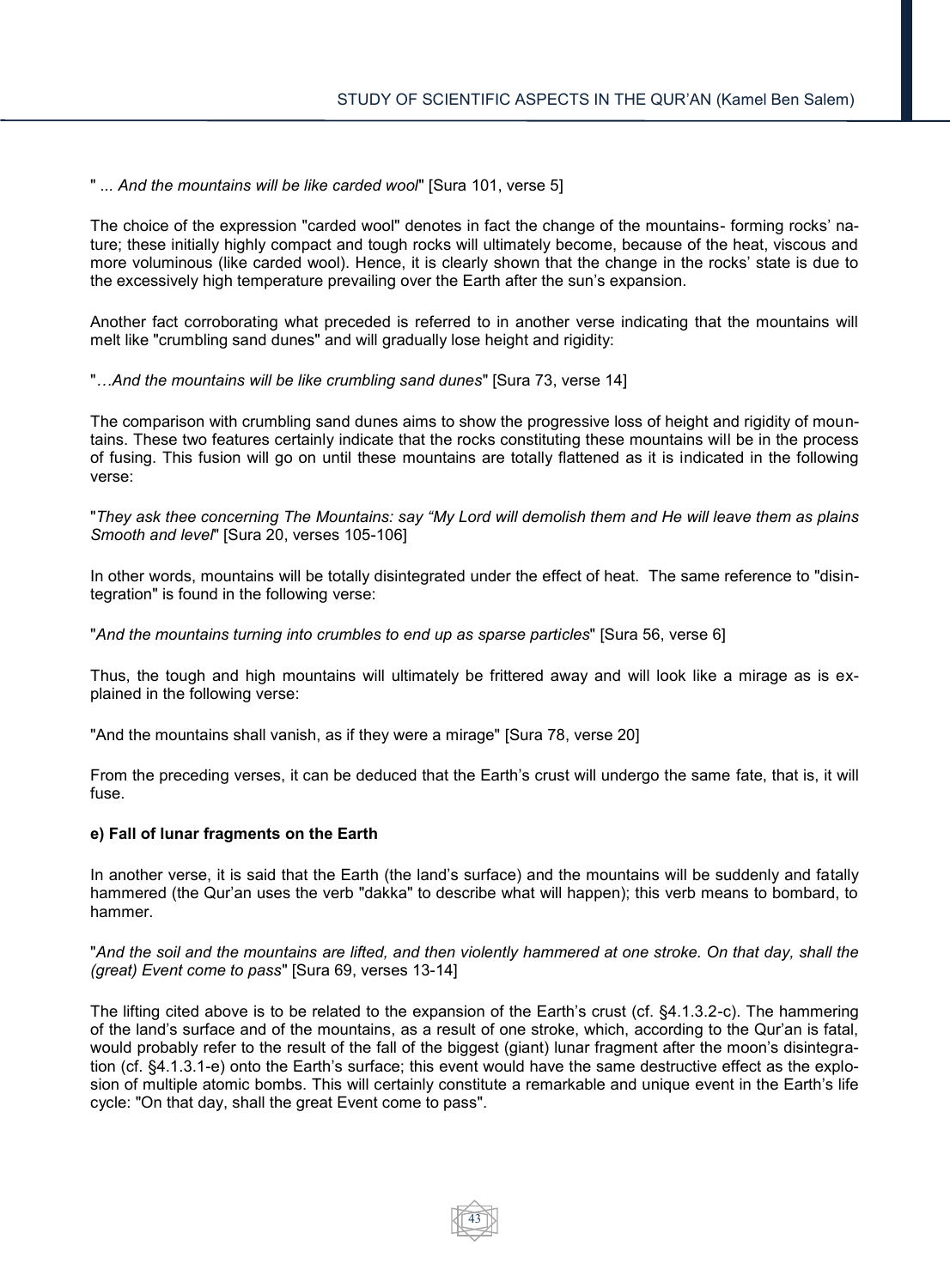The Qur'an even specifies the occurrence of this violent shaking. In fact, according to verse

14, Sura 73 (already quoted above), the Earth (the soil) and the mountains will quake only after the mountains have become comparable to crumbling sand dunes, that is after having lost much height. In other words, the occurrence of the "great Event" will follow the crucial phase of mountain disintegration.

"*The day when the earth (the soil) and the mountains are shaken up, once the mountains have become like crumbling sand dunes*" [Sura 73, verse 14]

It is to be noted that the Qur'an stipulates that after the "great event" (violent shaking of the land's surface), the land surface will undergo successive poundings, which are in fact but the results of the fall of lunar fragment remains.

"*Nay! When the earth (the soil) undergoes hammering after hammering*" [Sura 89, verse 21]

### **e-1) The impacts of the lunar fragments fall on the Earth**

Another consequence of the Earth's hammering by the enormous lunar meteorites is the formation of "swirling clouds" in the sky as it explained in the following verse:

"*The day when the sky is agitated by a swirling cloud*" [Sura 52, verse 9]

The swirling clouds in the sky will be in fact accompanied by the formation of a real ashy and dusty screen of clouds the thickness of which would probably reach tens of kilometers and which would cover the whole earth. This covering of the earth by a great mass of smoke ("clouds") is referred to in the following verse:

### "*And the day when the sky shall be rent asunder with clouds*…" [Sura 25, verse 25]

The next verse specifies that the smoke in question is not a common one similar to that known by the prophet's contemporaries. This cloud of smoke will certainly occur after very violent impacts resulting from enormous collisions of great rock bodies (meteorites) falling on the Earth. This cloud of smoke will then be very dense and unique in its kind (a very particular kind of smoke).

"*Then wait you for the Day when the sky will bring forth a visible smoke*" [Sura 44, verse 10]

### **e-2) Other impacts of the fall of lunar fragments on the Earth**

Except for the reference in the verses mentioned earlier to the very violent quakes, to the swirling smoke over the sky and to the formation of a giant screen of smoke round the Earth, there is no mention of verses in the Qur'an relating explicitly to other impacts of the fall of giant lunar meteorites on the earth (the soil). It is after examining "Hadiths" that we have been able to compile other impacts.

- Slowdown in the speed of the Earth's rotation:

We know that the moon insures the stability of the Earth's movement. The disturbance exerted by the other planets: Venus, Mars, Jupiter and the others, might, in the absence of the moon, enter in resonance with the movement of the Earth's axis of rotation. The Earth would not leave its present orbit, but its movement might become chaotic and totally unpredictable.

44

It is specified in a "Hadith" that when the apocalypse approaches: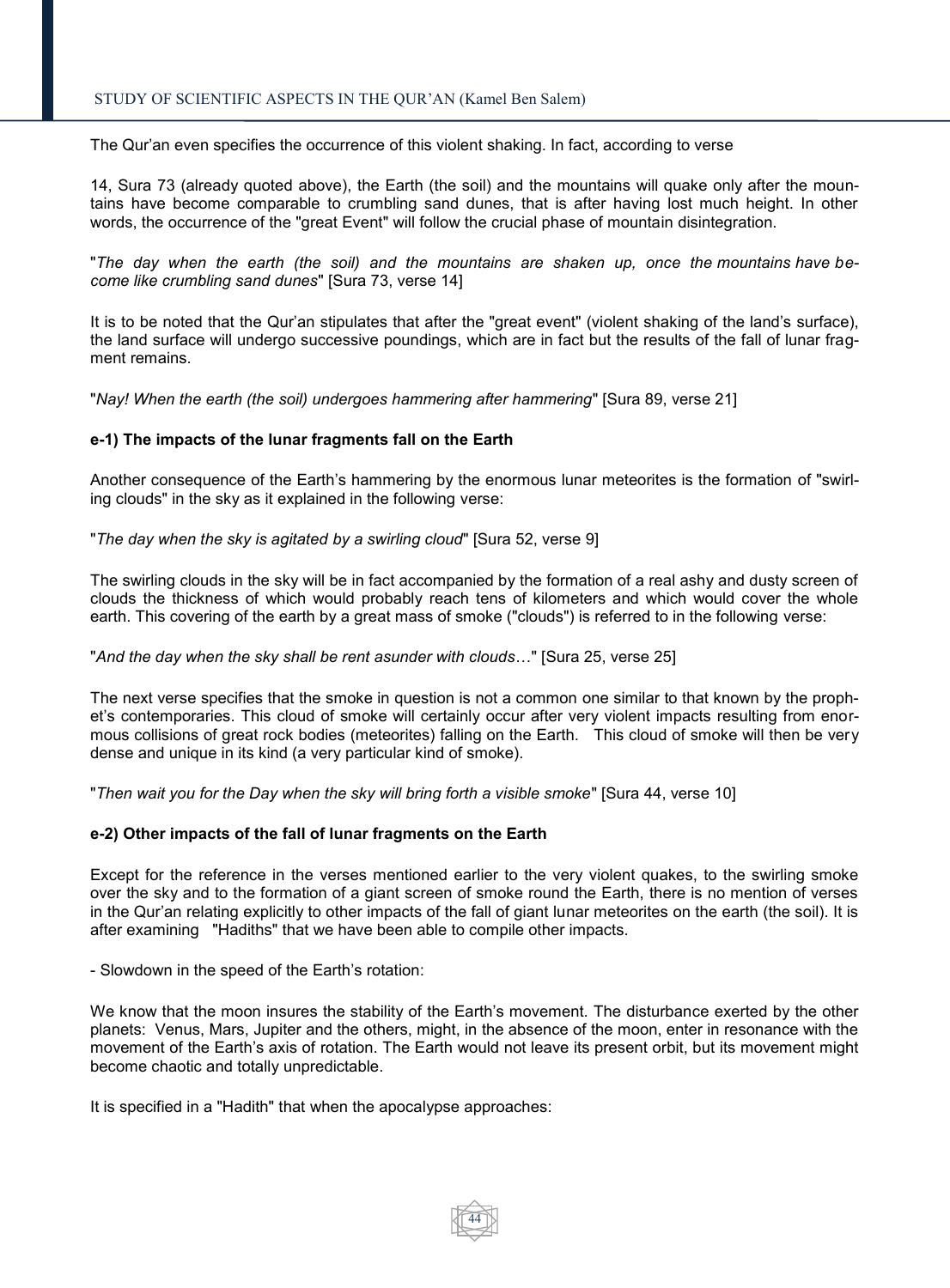"A day will become like a year, then like a month, then like a week, and finally like a present day." [6]

According to us, the friction and the violent impact of giant lunar meteorites with a diameter of some hundreds of kilometers, added to the forces exerted by the tide of the nearby sun, which once reaching its maximum size, will cause a slowdown in the speed of the Earth's rotation round its axis. This slowing down would result in a longer day. A literal interpretation of the "Hadith" mentioned above means that a day becoming like a year implies a slowdown and a reduction of the initial rotation speed with a ratio of 1/365. This slowdown will gradually continue until the initial rotation speed is re-established.

- Changing of the Earth's rotation direction round its axis:

According to the second "Hadith", that specifies that:

"At the approach of the apocalypse, the sun will rise in the West." [6]

It may be deduced that the huge collisions of lunar fragments with our planet's surface (cf. §4.1.3.2-e sura 89, verse 21), will first end the rotation of our planet round its axis and will ultimately lead to the inversion of the rotation direction. It is obvious that the resumption of rotation in another direction will be progressive, which explains the gradual return to a stability speed as mentioned in the first "Hadith". It is clear that without taking into account the moon, the inversion in the Earth's rotation direction cannot be explained. The sun's expansion has but morphological transformations on the Earth (cf. §4.1.3.2), and a changing (enlargement) of its orbit (cf. §4.1.3.1-f).

Note: As we have just noticed, the Qur'an verses referring to the consequences of the turning of the sun into a red giant on the evolution of the Earth's crust and on the other solar system planets, describe a multitude of facts without respecting these events chronology. For example, when the Qur'an specifies that there will occur an expansion of the Earth's crust (cf. §4.1.3.2-c), and that the mountains will be pulverized (cf. §4.1.3.2-d), it should be understood that these phenomena will take place only after the boiling and evaporation of the seas and oceans (cf. §4.1.3.2-b). They are in fact separated by thousands (or millions) of years.

### **4.1.4. THE AFTERMATH OF THE SOLAR SYSTEM COLLAPSE**

The Qur'an has clearly dissociated the apocalypse which is a phenomenon proper to the solar system and the universe collapse phenomenon (cf. §4.2.4) In fact , the verses that we have just exposed mention only the sun, the moon, the Earth and the bodies which turn around the sun. The Qur'an has clearly specified in Sura 82, verse 2 (cf. §4.1.3.1-f), that the planets of the solar system will disperse. Then only the solar system planets will be affected by the expansion phenomenon of the sun. The Qur'an does not mention the stars which are distant from our solar system. The only references to the stars are found in Sura 77, verse 8 and Sura 81, verse 2 (cf. §4.1.3.1-c) and they specify that during the sun swelling stage, the stars will lose their luster and will become difficult to observe because of the light intensity increase on the Earth.

It is very interesting to note that the Qur'an has specified that after the apocalypse, the Earth will be transformed into another earth. Its general aspect will be different from the present one.

#### "*The Day when the Earth turns out into another Earth and so will be the heavens*" [Sura 14, verse 48]

The Earth will undoubtedly undergo great transformations as a result of the sun's expansion and its closer position from the earth's surface. But these transformations concern certainly the earth's crust only. This may be consolidated by the fact that the Qur'an says in Sura 82, verse 2 "…that the planets will disperse" (cf. §4.1.3.1-f). In other words, the Earth and its sisters Mars, Jupiter and the others will move farther from the sun (change of orbit) and will continue to turn round the sun which will progressively use up its energy.

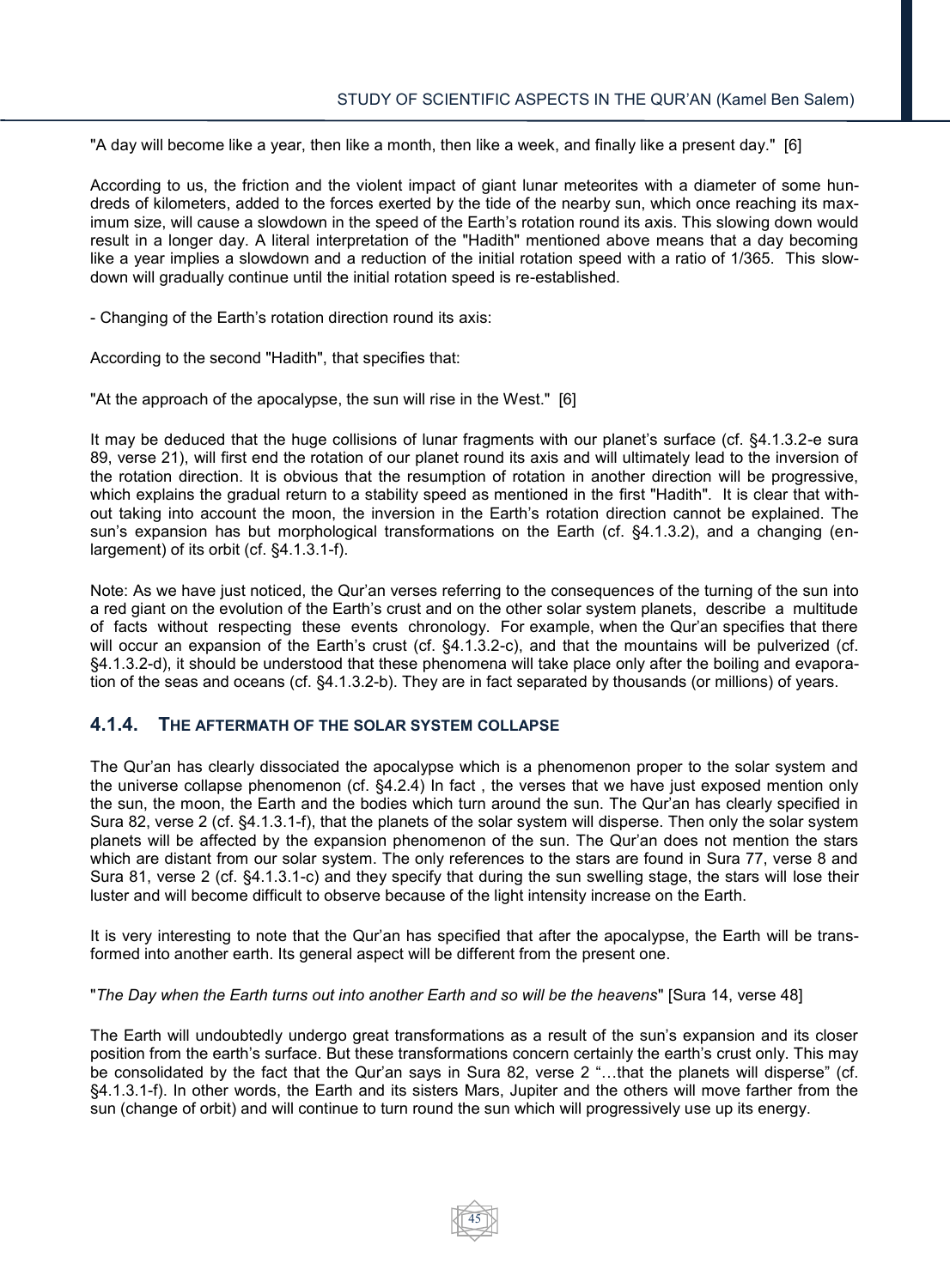It is also interesting to note that the use of the expression "transformed into another earth" in the previous verse does not give further details, which might shock the prophet's contemporaries, who had already accused him of madness and magic because the Qur'anic revelation ran counter to their beliefs and modes of life.

Open question:

Astrophysical calculations show that when the sun begins to lack hydrogen, it will then start to swell until it becomes a red giant which will swallow up the two closest planets, Mercury and Venus. The sun will consequently be at least a hundred times more shiny than it is now. After completely using up its hydrogen, the sun will begin to consume its helium, which will be transformed into carbon and oxygen. This sudden change will make it contract quickly to a certain extent, then combustion will again be hampered; the sun will resume its expansion, at a greater pace than the first time. Once it has used up its helium, the sun will collapse. It will become a white dwarf, which will shine faintly; then it will die out.

The great luminosity which will cover the Earth following the sun's expansion will start to decrease progressively with the sun's contraction; this will result in the quasi-darkness of the earth. After the sun's second expansion, its intense light will, once again, cover the Earth. After mentioning the phenomenon of the sun's expansion and its consequences (cf. §4.1.3.1 and §4.1.3.2), the Qur'an announces that an intense light will cover the Earth and this will indicate the beginning of the judgment of human beings on the basis of their actions on Earth. The question is whether the light which will shine intensely all over the Earth has something to do with what is announced in the following verse?

"*And the earth will shine with the light of its Lord and the book will be placed; and the Prophets and the witnesses will be brought forward; and it will be judged between them with truth, and they will not be wronged*" [Sura 39, verse 69]

No answer to this question can be given.

Note: We have mentioned at the beginning of this section (Sura 14, verse 48) that our planet will not undergo the same fate as the moon. The previous verse (Sura 39, verse 69) constitutes a further proof of this assertion.

# **4.2. VERSES RELATING TO THE UNIVERSE**

# **4.2.1. GENERALITIES**

### **4.2.1.1. TIME RELATIVITY**

The Qur'an explains that time is a relative notion. This notion of relativity can be found in several suras:

"*... in a period of time (yaum) whereof the measure is a thousand years of your reckoning*" [Sura 22, verse 47]

"*... in a period of time (yaum) whereof the measure is fifty thousand years*" [Sura 70, verse 4]

We think that these figures should not be understood literally. They should be taken as representing symbolic values (cf. §4.2.1.7).

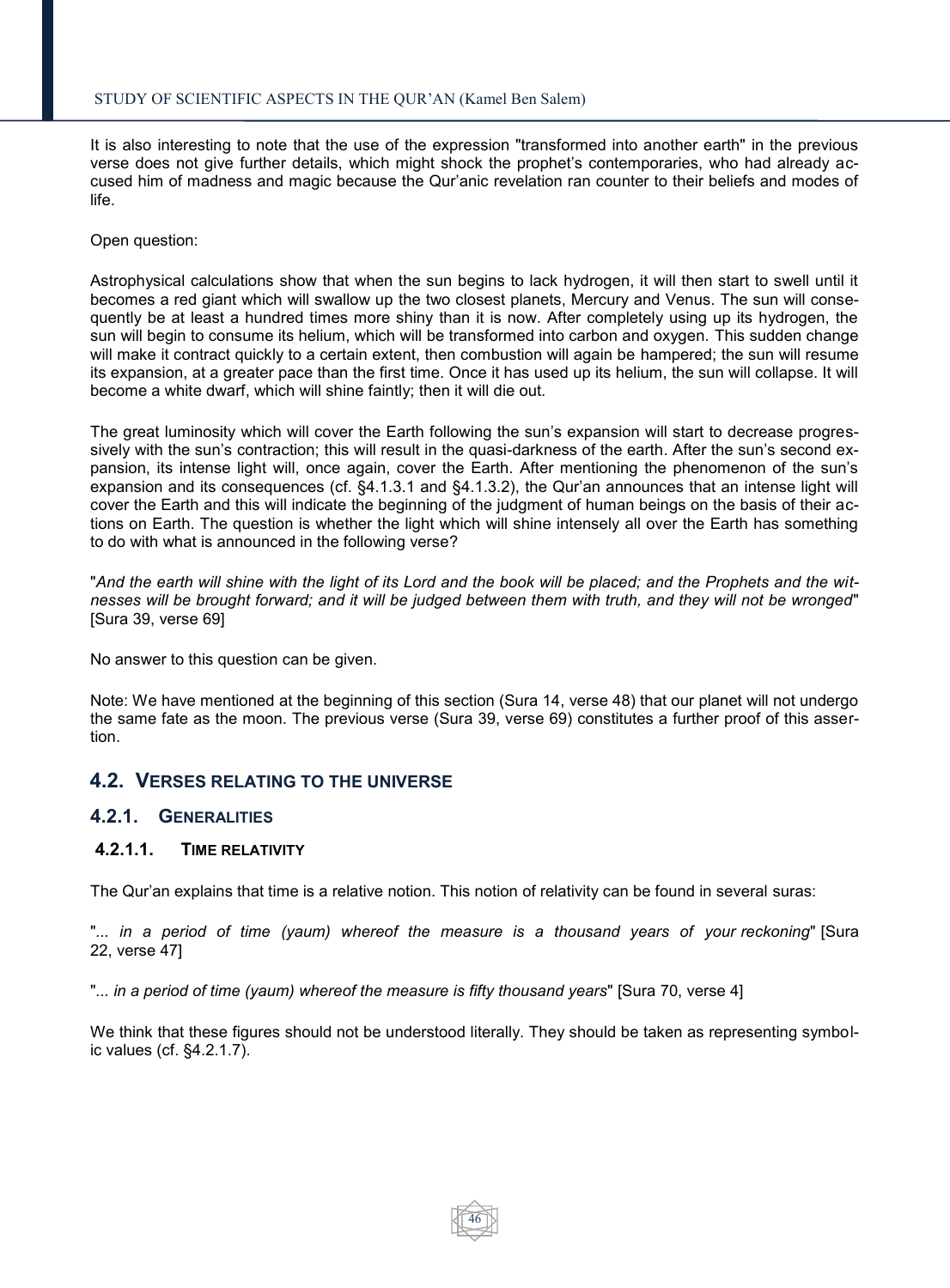# **4.2.1.2. INTRICATION IN THE PROCESS OF CREATION**

"*Do not the unbelievers see that the heavens and the earth were joined together, then we clove them asunder* ..." [Sura 21, verse 30]

"*Moreover He turned to heaven when it was smoke and said to it and to the earth: come willingly or unwillingly!. They said: we come in willing obedience*" [Sura 41, verse 11]

The following remark can be made about the previous verse: In several places, the Qur'an specifies that the creation phenomenon is a continuous one. The creation of the universe began about 13.8 billion years ago (cf. §4.2.2 Duration of creation), that of the Earth about 4.6 billion years ago. There is, therefore, a phase's intrication of the creation of the heavens and of that of the Earth.

It is well understood, then, that the creation of the Earth did not precede that of the Universe and that by God's will it was similar to that of the Universe. On the other hand, it is known that the Earth was formed from fine particles of a gas cloud and from dusts of celestial bodies according to an agglomeration and gathering process. It is to be noted that this very process is at the origin of the formation of galaxies and consequently of the Universe.

Note: A little time after its formation, the still soft and hot Earth probably underwent an intensive and continuous bombarding by metallic meteorites. The following verse specifies that the presence of iron on the Earth is the result of a "descending" process.

"…*And we sent down iron, a source for great might, as well as many benefits for mankind*... " [Sura 57, verse 25]

It is to be noted that the verb to "sent down" has been used only for iron (and not for any other metals referred to in the Qur'an such as gold, silver, copper etc...). This suggests that the iron origin is extraterrestrial.

# **4.2.1.3. REPETITION OF THE CREATION PROCESS IN THE UNIVERSE**

The Qur'an states that the creation phenomenon in the universe is a continuous process.

"*It is God who begins (the process of) creation; Then repeats it*" [Sura 30, verse 11]

This notion of repetition in the creation process is found in several verses and may be interpreted in two ways: the creation process is a continuous operation in our universe, because the latter is permanently transformed (stars die and others are born, etc...), and whatever is produced in a point in space would also be produced in another point, in the same way. The second interpretation is the cyclical birth of our universe or perhaps the creation of other universes (cf. §4.2.4).

### **4.2.1.4. THE POSITION OF STARS**

"*Furthermore I swear by the setting of the stars, - And that is indeed a mighty oath if ye but knew - That is indeed a Qur'an most honorable*" [Sura 56, verses 75-76]

This verse reminds us of the Kepler theorem which states that: "the movement of each planet of the solar system is an ellipse where the sun occupies one of its foci". The other stars which are analogous to the sun also follow specific orbits; the eventual planets turning around these stars also behave in the same ways as it is the case for the sun. This verse also includes an allusion to the universal gravitation of Newton which determines the trajectories of all stars and planets.

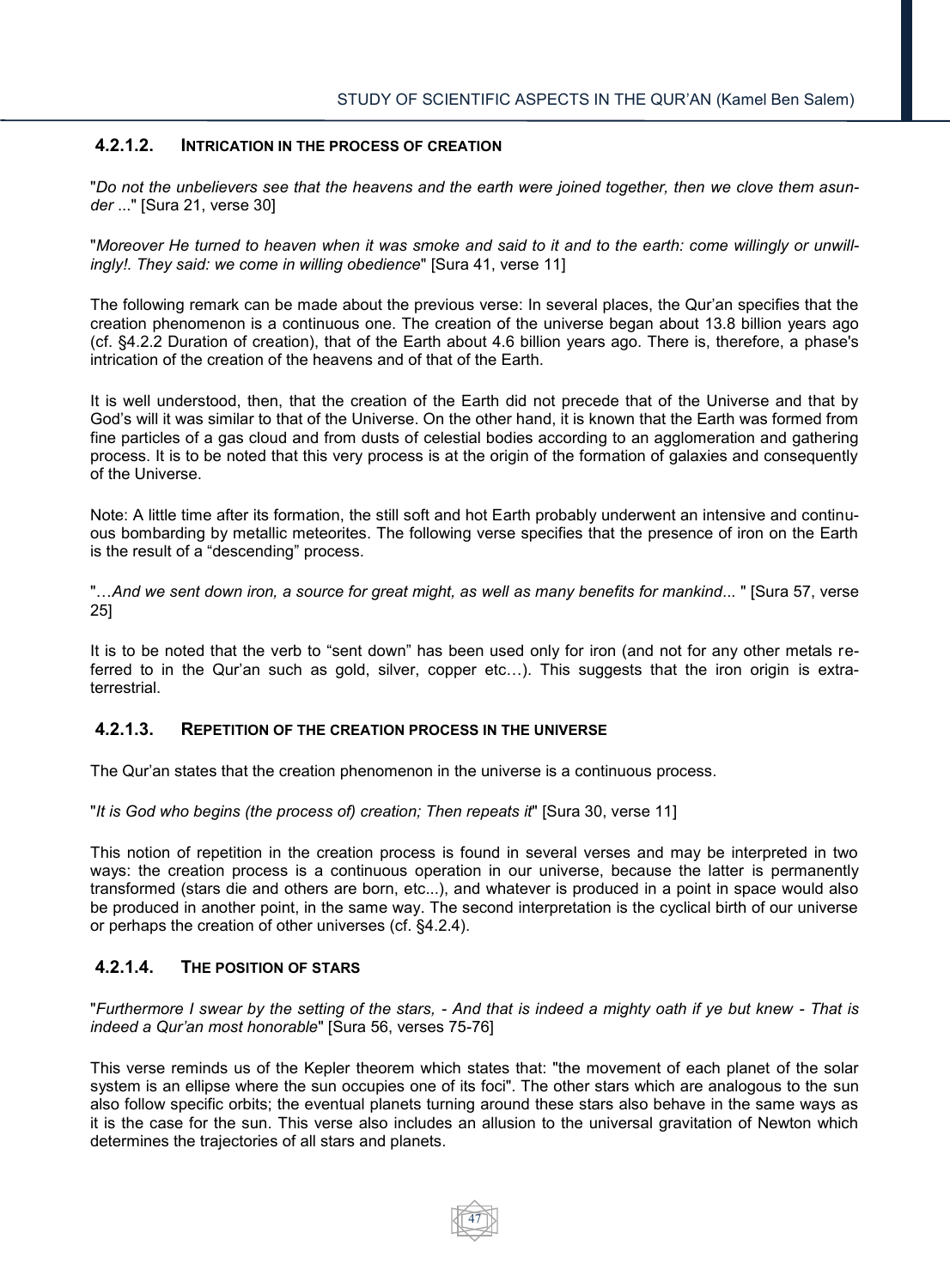A study of the Qur'anic text has recently been published by a Syrian engineer; it is entitled "the miracle" [7]. This study is based only on statistical considerations. Thus, the author has examined the symmetry in the use of words and letters, which, in terms of data analysis is called "the oppositions".

He has, in this way, demonstrated an important result (which seems to be applicable to the whole Qur'anic text), namely that for a given verse or sura, the frequency of word or letter use is closely related to the subject which is treated. From the previous verse, he has deduced that the words and letters of the Qur'an occupy well determined places exactly as it is the case for the position of stars in the universe. Indeed, God swears by the position of stars that the Qur'an is God's revelation.

It is clear, here, that during the prophet's epoch, the meaning of this verse could not be understood. It is for this reason that the expression (if ye but knew) was used.

# **4.2.1.5. SPACE CONQUEST**

The Qur'an has explicitly invited Man, not only to conquer space but also to explore the depths of the Earth.

"*O assembly of Jinns and Humans, if you can pass beyond the zones of the heavens and the earth, then pass beyond (them)! Not without a power shall ye be able to pass!*" [Sura 55, verse 33]

(It is the power of science which is referred to here). Always concerning the same subject

"*Even if we opened unto them a gate to heaven and they were to continue ascending there in, they would say: our sight is confused. Nay, we are people bewitched*" [Sura 15, verses 14-15]

In the above-mentioned verse, the use of the word "bewitched" simply means to be subjugated by the surprise of discovery following a spatial view of the Earth and its surroundings.

In the following verse, there is also reference to the difficulties of breathing when progressively ascending in the heavens.

"Those whom God (in His plan) willeth to guide, He openeth their breast to Islam. Those whom He willeth to leave straying, He maketh their breast close and constricted, as if they had to climb up to the skies*...*" [Sura 6, verse 125]

### **4.2.1.6. EXISTENCE OF EXTRA-TERRESTRIAL LIFE**

Many Astronomy researchers assert that the existence of an extra-terrestrial life is highly probable because of the very big number of galaxies in the universe consisting of huge clusters of stars and planets which turn around them. In the following verse, the Qur'an refers not only to the existence of other extra-terrestrial creatures, but also to a possible encounter with the inhabitants of the Earth (probably indirectly by exchanging messages or by means of space travel). At the present state of our technological progress, this verse should be regarded as a prediction.

"*And among His Signs is the creation of the heavens and the earth, and the living creatures that He has scattered through them: and He has power to gather them together when He wills*" Sura 42, verse 29

The reference to an extra-terrestrial life is also found in the four following verses where the first one indicates that everything in the heaven or on the Earth praises God, whereas the second one specifies that the living creatures of heaven and those on Earth belong to God and that angels obey Him willingly.

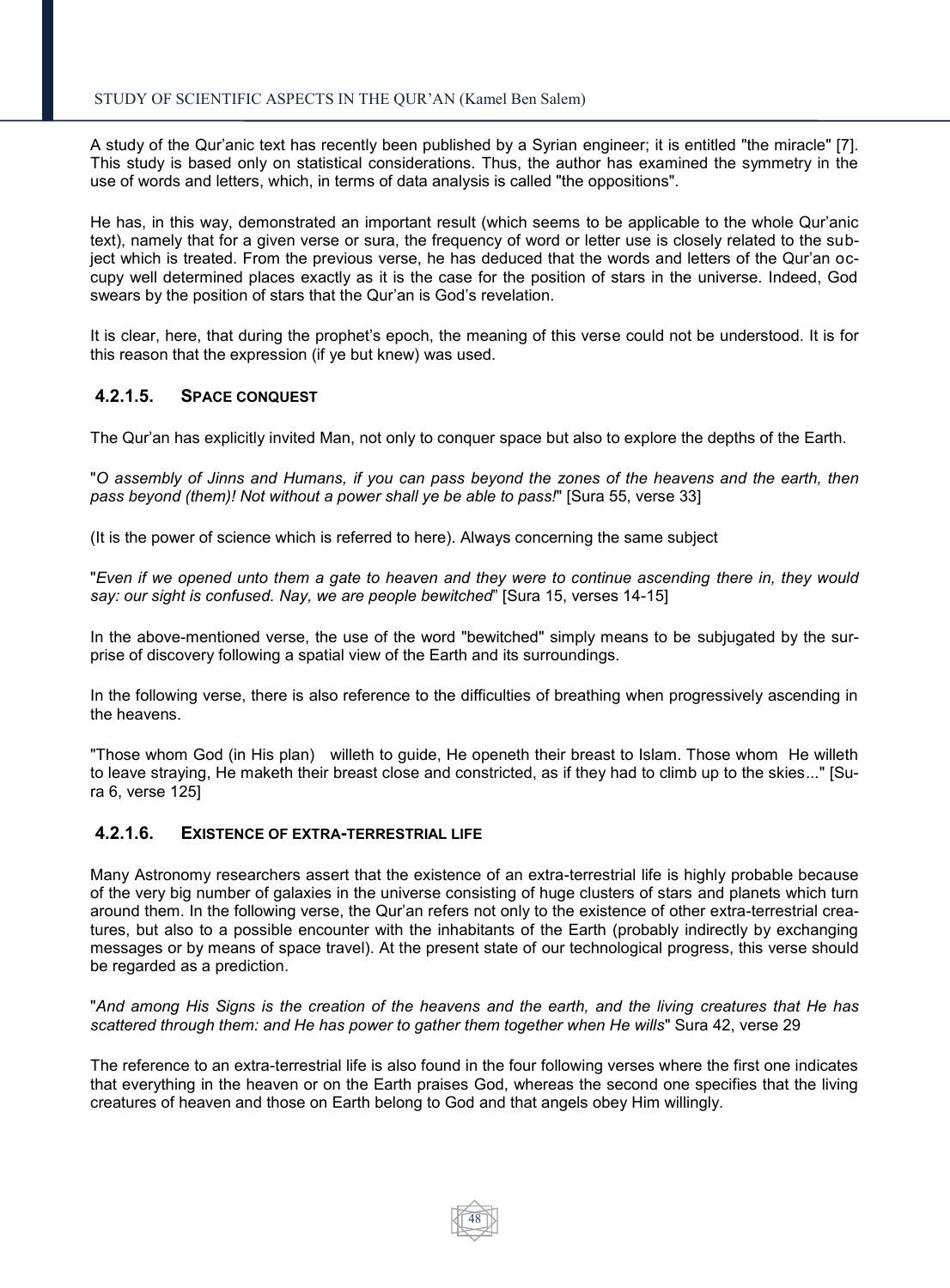The third and fourth verses explain the bewilderment of humans and of the heaven's inhabitants when God decides to end life on Earth.

"*Whatever is in the heavens and on earth, let it declare the praises and glory of God: for He is the Exalted in might, the Wise*" [Sura 61, verse 1]

"*To Him belong all (creatures) in the heavens and on earth: even those who are in His (very) presence are not too proud to serve Him, nor are they (ever) weary (of His service)*" [Sura 21, verse 19]

"*The trumpet will (just) be sounded, when all that are in the heavens and on earth will swoon, except such as it will please God (to exempt). Then will a second one be sounded, when, behold, they will be standing and looking on!*" [Sura 39, verse 68]

"*And the day that the trumpet will be sounded, then will be smitten with terror those who are in the heavens, and those who are on earth, except such as God will please (to exempt) : and all shall come to His (presence) as beings conscious of their lowliness*" [Sura 27, verse 87]

From what preceded, it is clear that creatures are classified into three different groups:

- Those that are on Earth

- Those that are in heaven (they are creatures who walk as it is mentioned above in Sura 42, verse 29)
- Those that are in His (very) presence (they are angels as it is explained in many suras).

# **4.2.1.7. EXISTENCE OF PLANETS LIKE THE EARTH**

It is important, too, to mention that the Qur'an explicitly refers to the existence of numerous planets like ours in the universe as it is mentioned in the following verse:

"*God is the One who created seven heavens and of the earth a similar number. The command descends among them so that you know that God has power over all things and comprehends all things in His knowledge*" [Sura 65, verse 12]

The number of heavens and planets is designated by the digit 7. The choice of this digit as a symbol originates from its particular status since it is the smallest prime number after 1, 3 and 5 which are more ordinary ones. All commentators agree that the digit 7 and its multiples designate plurality. This is explained in the Qur'an itself as indicated in the verses below:

"*Whether thou ask for their forgiveness, or not, (their sin is unforgivable) : if you ask seventy times for their forgiveness, God will not forgive them : because they have rejected God and His Apostle : and God guideth not those who are perversely rebellious*" [Sura 9, verse 80]

"*The parable of those who spend their substance in the way of God is that of a grain of corn: it groweth seven ears, and each ear hath a hundred grains. God giveth manifold increase to whom He pleaseth: And God careth for all and He knoweth all things*" [Sura 2, verse 261]

# **4.2.2. DURATION OF CREATION**

There remains an important remark to complete this study; it concerns the duration of creation. Indeed, the Qur'an announces, in the following verse, that the universe, including the galaxies matter, was created in six days (yawm) and yet God did not experience any weariness. This seems to be a reply to the Biblical thesis which says that after completing His creation in six days, God took a rest on the seventh day.

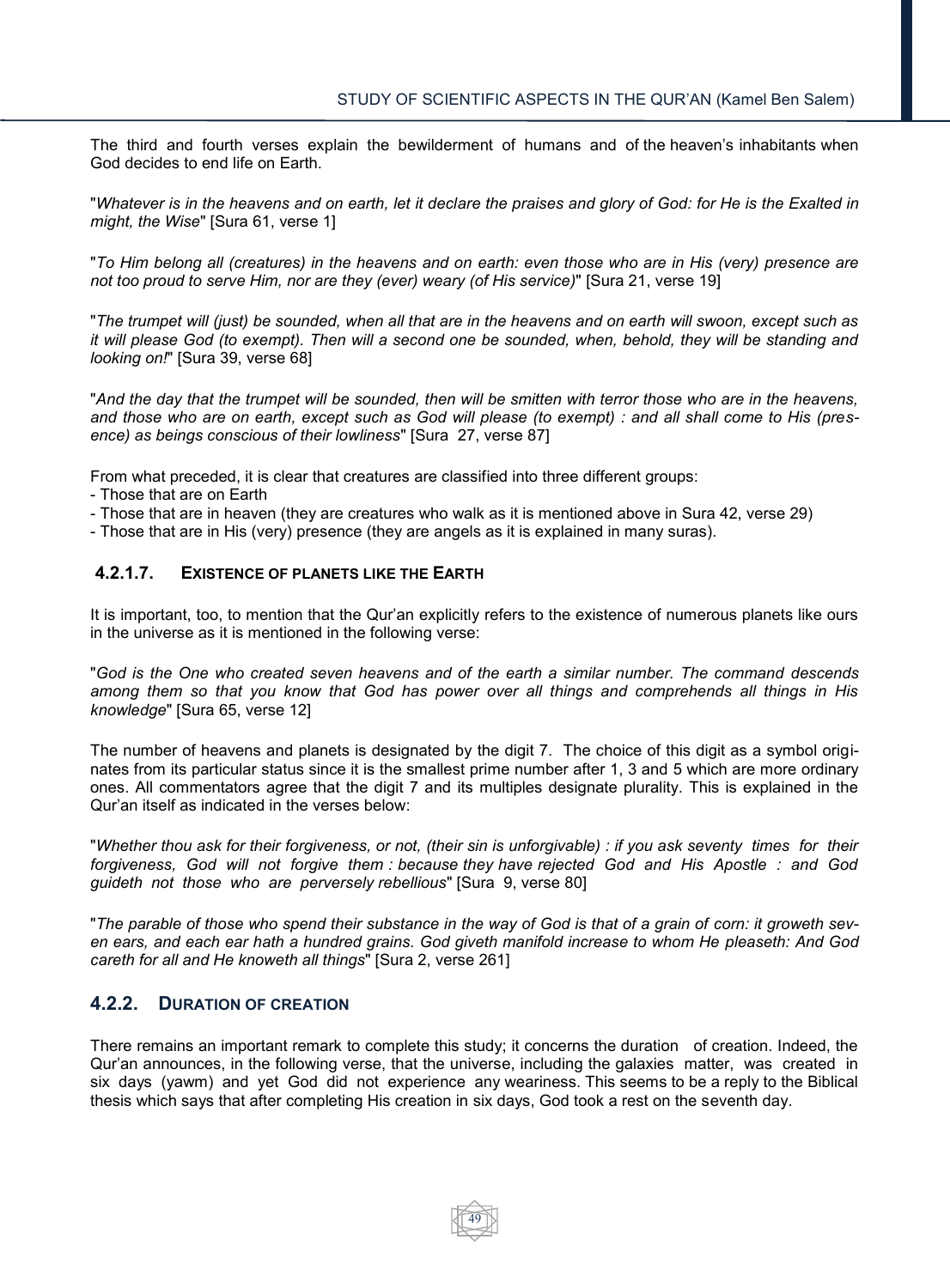"We created the heavens, the earth and what is between them in six days (periods), and no weariness touched Us" [Sura 50, verse 38]

The same meaning is found in the following verse which clearly states that there are three groups of things created; they are:

- Those which are found in heavens;
- Those which are found on Earth;
- Those which are found between the heavens and the Earth.

"*God is He Who has created the heavens and the earth, and all that is between them in six days (periods)*..." [Sura 32, verse 4]

It should be noted; in addition, that the expression "what is between the heavens and the Earth" is also found in at least eight other suras.

However, the word "day" should not be understood as the period included between two successive sun rises, because the "day" was only defined after the creation of the Earth. This remark was made by Maurice Bucaille in his book "The Bible, the Qur'an and Science" [3]. This can also be understood from the verses seen in §4.2.1.1 (Time relativity).

It is evident that if we consider the universe as being what it is, in permanent evolution, the duration of its creation will coincide with its age (cf. §4.2.1.3). I think that it will be possible, then, to explain the creation of the Earth in two days (two periods) as indicated in the following verse:

"*Say: Do you disbelieve Him Who created the earth in two periods? Do you ascribe equals to Him. He is the Lord of the Worlds*" [Sura 41, verse 9]

### **4.2.2.1. DURATION OF EARTH'S LIFE**

As it is known, the present age of the Earth is approximately equal to 4.6 billion years. A period will then be equal to 2.3 billion years. Always on the basis of the "period creation" notion, it will be possible, I think, to deduce the duration of Earth's life from the following verse:

"*He set in the (earth) mountains standing firm. He blessed it. He measured therein its sustenance in four periods, in due proportion...*" [Sura 41, verse 10]

From the expression "He measured therein its sustenance in four periods, in due proportion…" we understand that these periods correspond well to the productivity of the Earth and consequently to its life's span, which will be equal, on the basis of what preceded to four periods of 2.3 billion years, that is 9.2 billion years.

Note: the death of the sun may be deduced from the preceding verses and will coincide with that of the Earth. In fact, the duration of the Earth's life is linked to the sun's expansion (cf. §4.1.3 Future of the solar system).

### **4.2.2.2. AGE OF THE UNIVERSE**

From the preceding verses, the ratio between the age of the Earth and that of the universe may be deduced without reference to the notion of "day", which is very relative in the Qur'anic text. We thus have:

(Age of Earth)/(age of the universe) =  $2/6$  =  $1/3$ .

50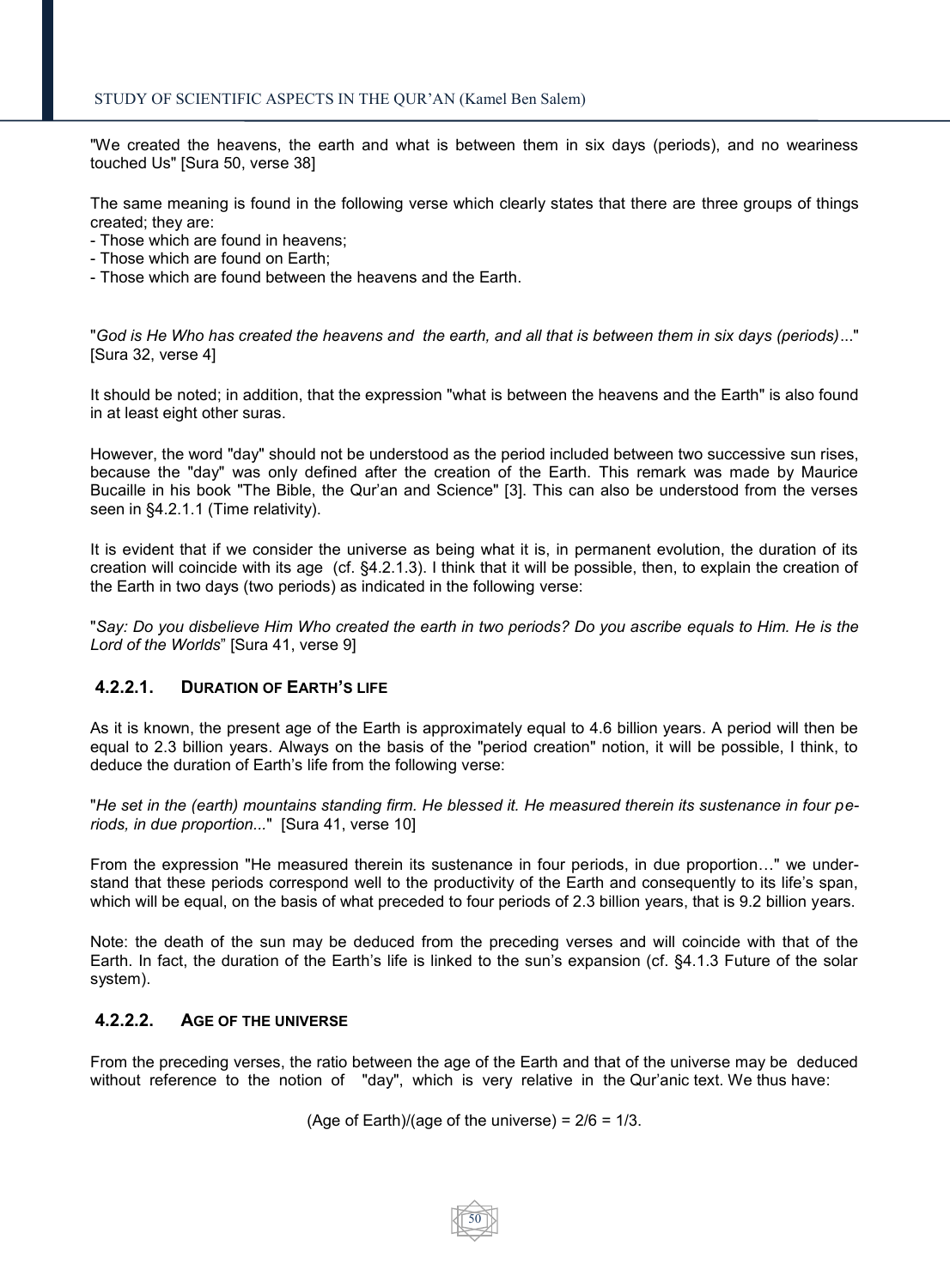This rule will be very useful for the estimation of the universe's age.

As we said earlier, if we estimate the age of the Earth as being 4.6 billion years, a period will be equal to 2.3 billion years. Hence, the age of the universe would be equal to 13.8 billion years.

It is to be noted that a new method of dating the age of the universe, based on recent observations carried out by H. Richer et al. From the University of British Columbia (Canada) by means of the [Hubble telescope](http://www.sciencedaily.com/releases/2002/04/020425072325.htm) did confirm the approximate figure 13-14 billion years. A more recent estimation suggests an age of 13.7 billion years with an uncertainty margin of 100 million years.

It is interesting to note that the ratio (age of Earth)/(age of the universe) which we have deduced from the Qur'anic verses, was quite accurate at the epoch of the Qur'an revelation. After the passage of x periods from that date the ratio becomes:  $(2+x)/(6+x)$ . If we compare this ratio to 1/3 (at 10-3 for example), we obtain:

$$
[(2+x)/(6+x)] - 1/3 = 10-3
$$

Which implies a value of x around 21 million years, which is negligible compared with the present age of the Universe. Thus, at a historical scale, we may consider that the ratio (age of Earth)/(age of the universe) is constant and surely equal to 1/3.

Note : It is pertinent to note here that the verb created used in verse 4, Sura 32 is an attempt to translate the Arabic verb "Khalaqa" (accomplished past), which may mean, and especially in the language of the Qur'an, an action which began in the past but which still continues. According to the Qur'anic text, the creation and transformation operation has no end.

Moreover, in the Qur'an, we often encounter descriptions of future phenomena and use of verbs in the accomplished past. This is, in fact, a special style destined to express with certainty the occurrence of cited events. The following verse (referring to an event which has not yet taken place) illustrates this point:

"*And behold! God will say (literally «said»): O Jesus son of Mary! Didst thou say unto men, worship me and my mother as gods in derogation of God? He will say: Glory to Thee! Never could I say what I had no right (to say). Had I said such a thing, Thou wouldst indeed have known it. Thou knowest what is in my inner-self, though I know not what is in Thine. For Thou knowest in full all that is hidden*" [Sura 5, verse 116]

# **4.2.3. EVOLUTION OF THE UNIVERSE**

### **4.2.3.1. FORMATION AND EXPANSION OF THE UNIVERSE**

In the following verses, the Qur'an says that the universe was created from a gaseous mass with fine particles (first verse) the elements of which were initially soldered to form one unit which will later be divided (second verse). Expansion started after the buildup operation and it continues until now (third verse) (the present is used for the verb expand)

"*Moreover He turned to heaven when it was smoke and said to it and to the earth: come willingly or unwillingly! They said: we come in willing obedience*" [Sura 41, verse 11]

"*Do not the unbelievers see that the heavens and the earth were joined together, then we clove them asunder and we got every living thing out of the water. Will they not then believe?*" [Sura 21, verse 30]

51

"*The heaven, we have built it with power, verily we are expanding it*" [Sura 51, verse 47]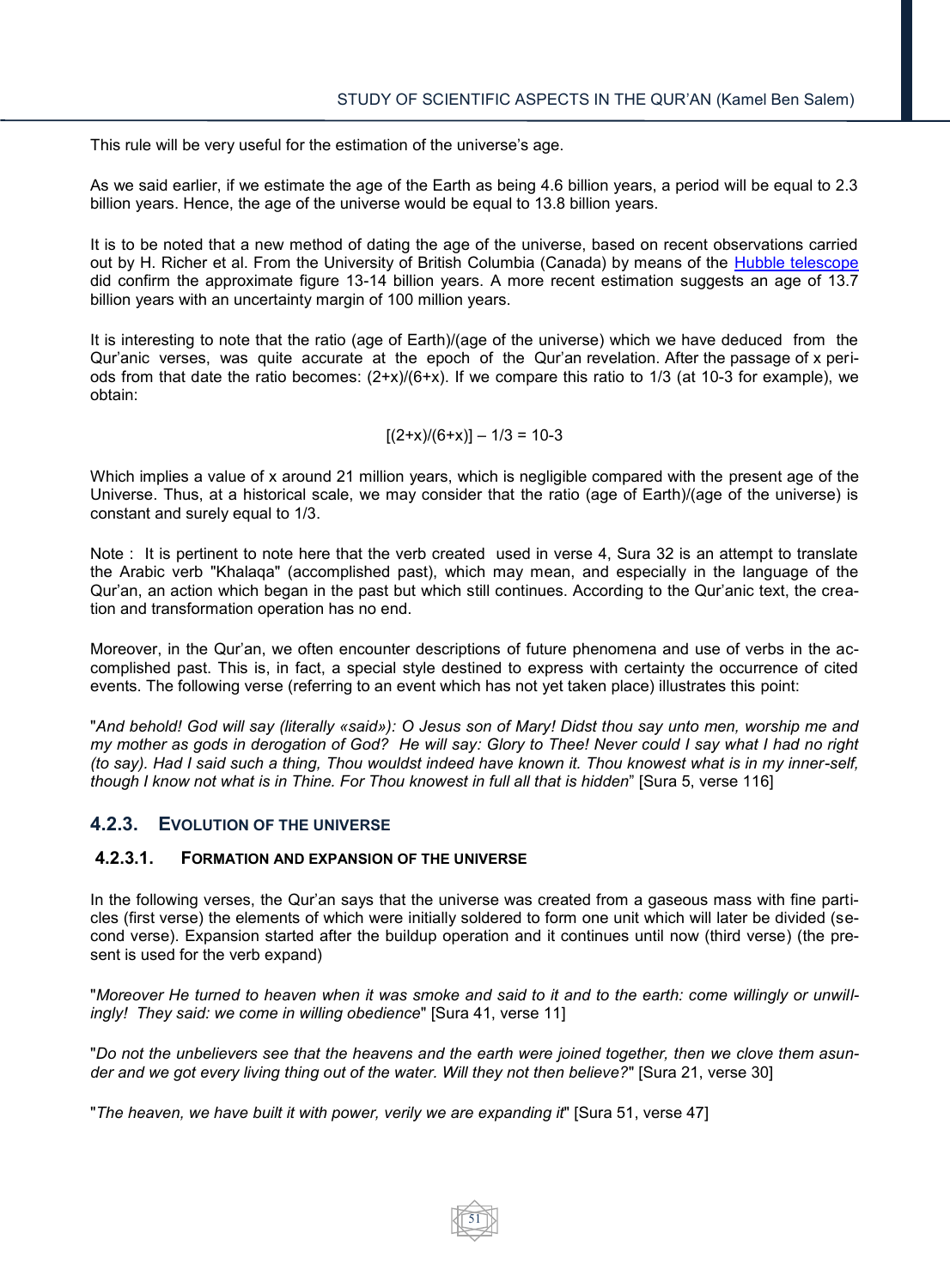(The word "heaven" designates all that is exterior to Earth).

It is clear that the Qur'an thesis concerning the creation (first verse) evidently contradicts the classical Big Bang theory according to which the universe would have been first concentrated at a very hot and dense but infinitely small point.

In what follows, we mean by "Big Bang" the instant of beginning of the universe formation according to the Qur'an view point and not according the "primitive atom" theory.

It is to be noted that some modern exegetes have suggested the existence of several universes. They have referred to the following Qur'anic verse:

"*Praise be to God, The Cherisher and Sustainer of the worlds (alamin)*" [Sura 1, verse 1]

Because in Arabic the word "alamin", plural of "alam" means either world or universe. This meaning of multiple universes was already encountered in §4.2.1.3.

### **4.2.3.2. GENERAL STRUCTURE OF THE UNIVERSE**

In the same way, and taking into account the same considerations of period notion, we can understand from the following verse:

"*Then He ordained them seven heavens in two periods, and He assigned to each heaven its mandate by Revelation*" [Sura 41, verse 12]

That the global structure of the universe has not changed much after the passage of two periods starting from the beginning of the universe creation (4.6 billion years). This can be clearly understood from the expression "He assigned to each heaven its mandate". Consequently, the major changes in the evolution of the universe occurred before the latter reaching 4.6 billion years. During these 4.6 billion years, the galaxies were certainly more numerous and more active than today and were prey to continuous collisions, agglomerations, etc… This is the crucial period of the history of the universe according to the Qur'anic text. In fact, what we called stabilization of the general structure of the universe is a decrease in the evolution activity of the galaxies and therefore does not constitute a contradiction with the continuous evolution that we mentioned in §4.2.1.3.

Note: It is interesting to note that so far, many astronomers think that the main transformations which affected our universe occurred during the 300 000 years following the big-bang and that later on the general structure of the universe has not changed much [9]. Sura 41, verse 12 does not support this idea.

# **4.2.4. COLLAPSE OF THE UNIVERSE**

It is interesting to note that, so far, the present Astronomy research has not permitted to know with certainty whether our universe is closed or open, since the expansion parameters of the universe are not well determined; however, the most recent data seem to plead for an open universe. The Qur'an specifies that after expansion there will be a collapse, then a re- birth in exactly the same way as at the beginning (therefore a new big-bang).

"*The day when we will fold the heaven as letters to the roll! Even as we have produced the first creation, thus so we shall produce a new one: a promise we have undertaken: truly shall we fulfill it*" [Sura 21, verse 104]

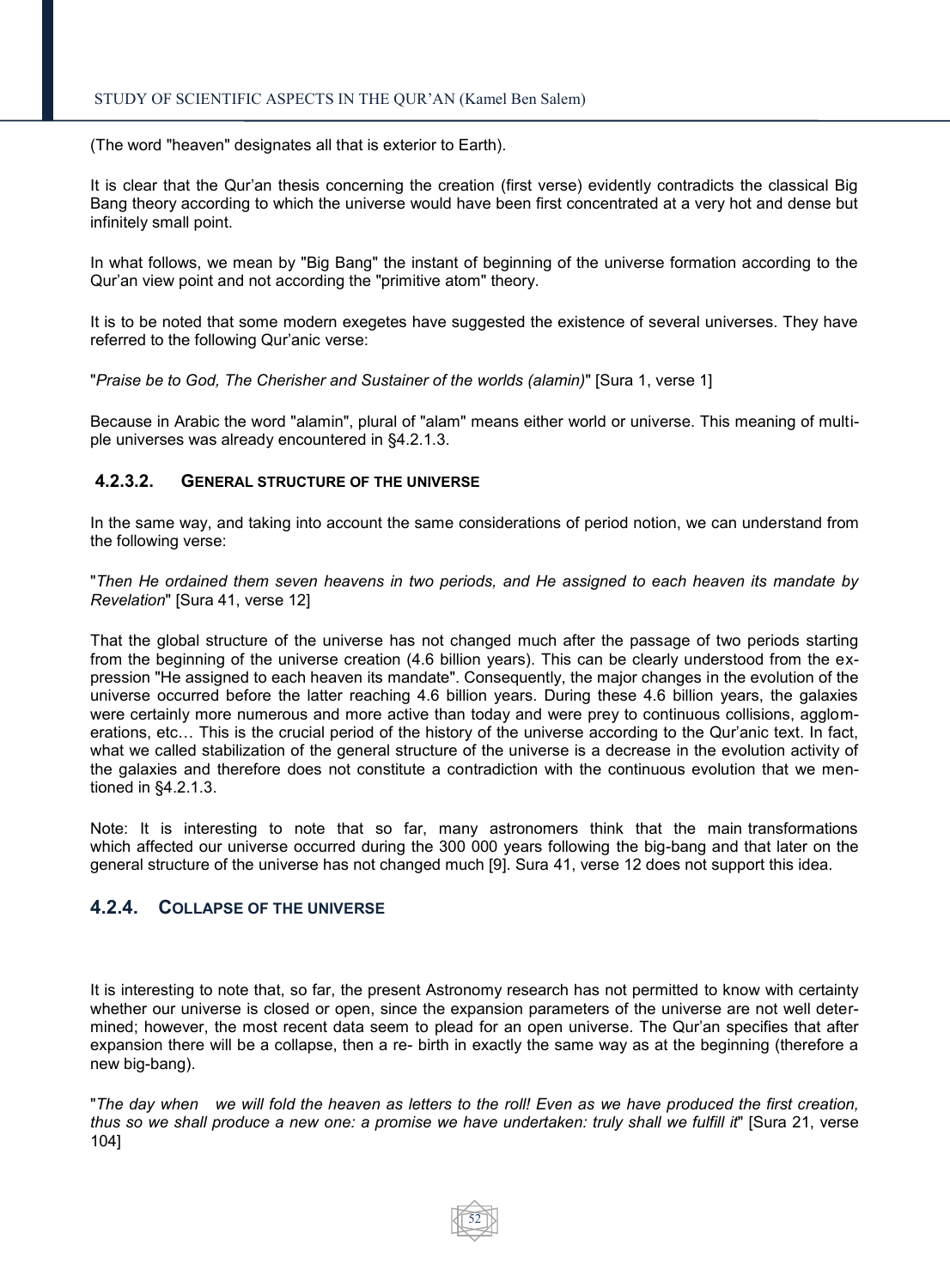It should be born in mind, here, that ancient Arabs wrote letters on a papyrus or leather sheet which was then rolled. Thus we can make the following comparison : the universe began as one mass (comparable to a roll of papyrus) ; expansion is comparable to the un-rolling of this papyrus and the collapse of the universe will take place as if it were an open papyrus which would resume its initial shape (a roll) due to its torsion constant. After this "folding" action there will be a repetition of the creation process.

The same meaning of cyclic re-birth is also found in the following verse (cf. §4.2.1.3).

#### "*It is God who begins (the process of) creation; Then repeats it*." [Sura 30, verse 11]

The idea of cycle, which implies returning to the beginning, may be understood from the expression "Even as we have produced the first creation". This expression may also mean the repetition of the creation of other universes "…thus so we shall produce a new one: a promise we have undertaken…" But even if infinity of other universes exists, ours is unique: it is the one we inhabit and we will never know others. If this interpretation of the creation of other universes proves to be accurate, then a multitude of universes, similar to soap balls in systolic movement (contraction and expansion) with no contact between them, would exist.

Note: The Qur'an states that the beginning of the universe collapse will start on the resurrection day. In §4.1.4 (cf. open question) we spoke about the existence of a possible relation between the beginning of resurrection and the second expansion of the sun, which will thus lead to the complete end of the solar system. If our suggested interpretation proves accurate, then the beginning of the universe collapse (big crunches) will coincide at the latest with the end of the solar system which will take place 4.6 billion years from now, that is 18.4 billion years after the big bang, as implied in the following verse:

"They made not a just estimate of God such as due to Him. And on the day of Resurrection the whole of the Earth will be under His will and the heavens will be rolled up... Glorified be He, and high be He above all that they associate as partners with Him!" [Sura 39, verse 67]

Here is another point of view concerning verse 104, Sura 21, which we have already quoted: "The most recent analyses show that the universe is condemned to a continuous expansion.

The mass of universe is not sufficient. Moreover, it is now advanced that the cosmological constant imagined by Einstein is not nil. There would exist, therefore, a force of repulsion at a great scale associated to the "void energy". This energy would originate from tiny void quantic fluctuations, where matter and anti-matter separate before being annihilated in most cases. However, in this process, slightly more important fluctuations might be maintained and grow. But, immediately, the dimensions of this object detach themselves from the space-time dimensions of our own universe. This would give rise to the beginning of a new universe. An infinite number of universes might thus be born permanently, but without possibility of communication with ours (detached universes).

Though the concept is different, it may well be interpreted according to the Sura. In fact, the ropes theory, which predicts these void fluctuations, indicates that these objects are subtended by our usual space-time dimensions in addition to the new dimensions, which are those that will separate if a new universe "diverges" and develops. But the ordinary dimensions span a quasi-infinite space and so have no measurable curve (plane or very low-curve geometry). However, the new dimensions originating from the previous ones have quantic dimensions and are consequently curved over radii approximately the size of an atom. In this way, the image of "roll" and rolling reflect well enough this concept, as origin of the creation of a new universe. It is to be noted that this is the best theory at present, but like everything in cosmology, the idea still remains a speculation. It must be proven by observations. The verse, after all, does not really suggest the idea of a collapse. Simply, what has been done to create our universe would be continuously and infinitely repeated everywhere in our own universe".

53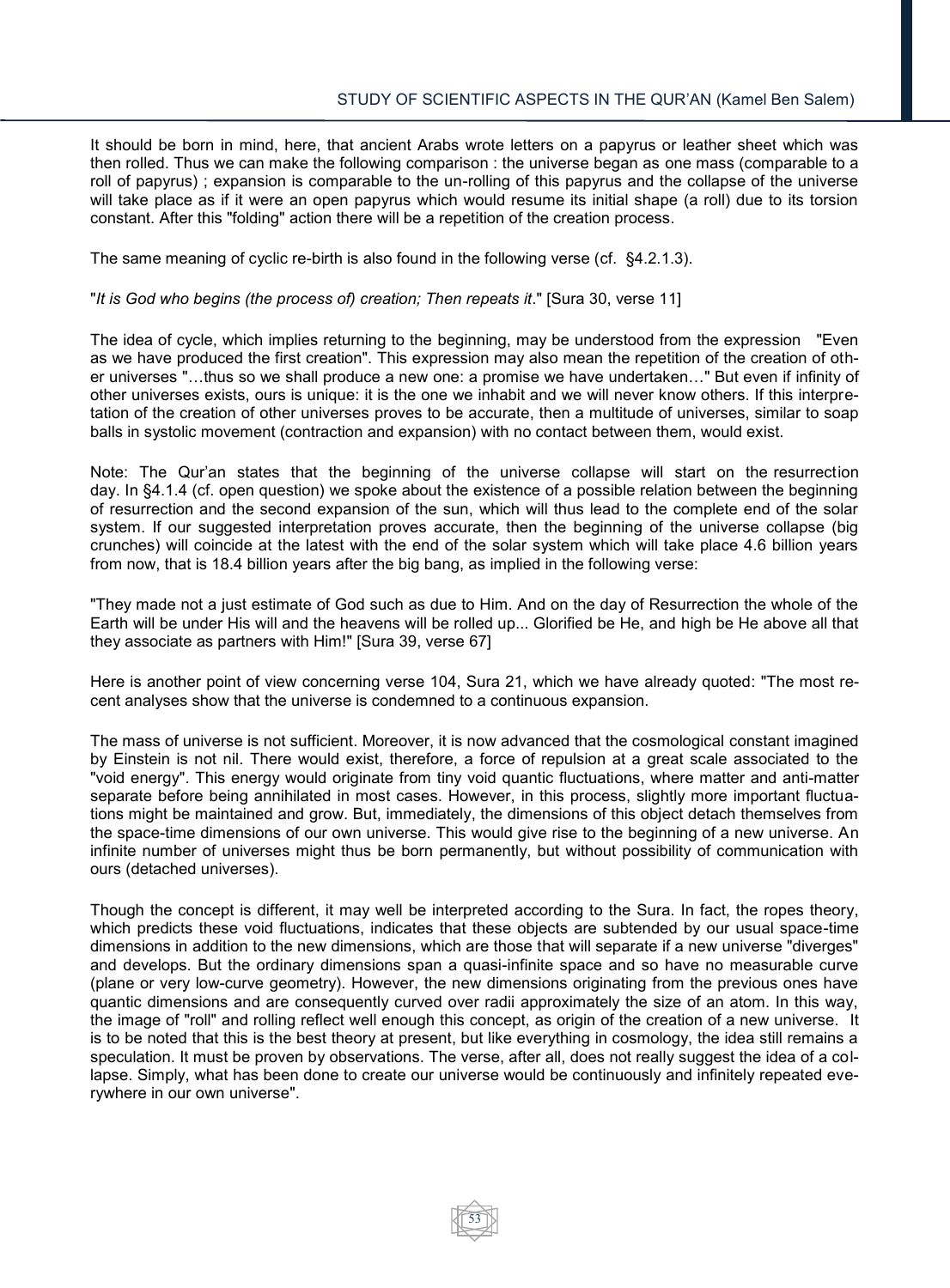We should mention, here, that according to a recent study presented by P. Steinhardt (Princeton University) and N. Turok (Cambridge University), the universe would experience an endless succession of "big-bangs" and "big crunches", separated by expansion and contraction periods. It is curious to note that the authors developed in their theory the representation of the universe by two parallel sheets of paper (cf. Sura 21, verse 104) which meet and bounce. (cf. [sciencedai](http://www.sciencedaily.com/releases/2002/04/020429080540.htm)[ly.com\)](http://www.sciencedaily.com/releases/2002/04/020429080540.htm)

Thus, according to the verses concerning the creation and the evolution of the universe, the following chronology may be established:

- Beginning of the creation of the universe 13.8 billion years ago (the big-bang)

- Beginning of the universe expansion which still continues according to Sura 51, verse 47.

- Stabilization of the general structure of the universe after the passage of two periods (that is 4.6 billion years) (cf. §4.2.3.2 Sura 41, verse 12).

- Beginning of the creation of the Earth after the passage of two more periods, that is 9.2 billion years after the start of expansion.

- The duration of the Earth's life is 9.2 billion years. Its end is linked to that of the solar system (according to Sura 81, verse 1 and Sura 41, verse 10) which would occur towards 18.4 billion years after the big-bang.

The above figures may be summed up in the following scheme (the unit is billions of years):



# **4.2.5. THE POST-COLLAPSE PHASE OF THE UNIVERSE**

Let us reexamine the verse of §4.1.4

"*The Day when the Earth turns out into another Earth and so will be the heavens*" [Sura 14, verse 48]

It is clearly understood, from this verse, that after the collapse of the universe, the latter will be transformed in the same way as the Earth. Hence, after the re-birth of the universe, its evolution will not be the same as that we know today.

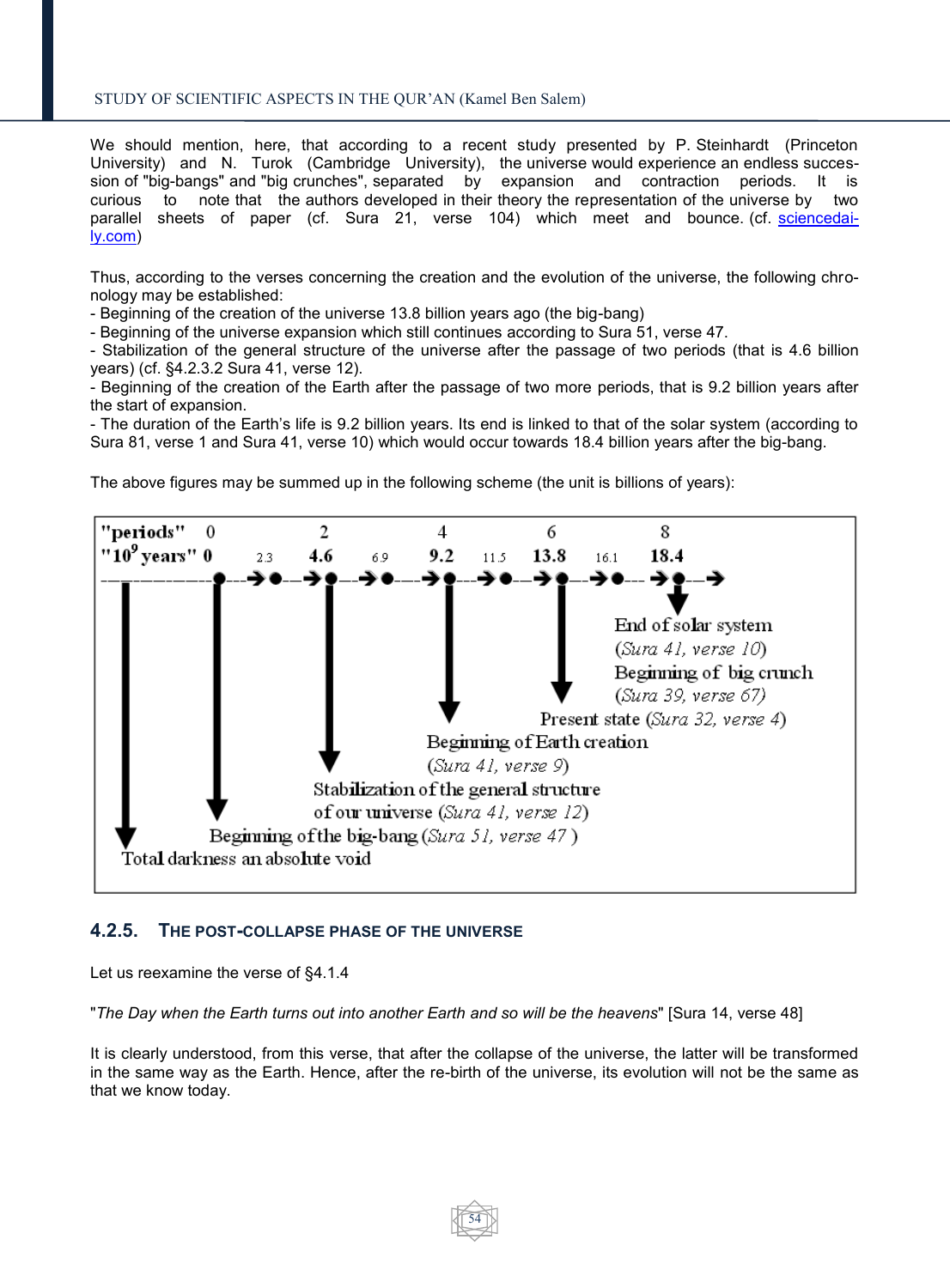It is also interesting to note that the expression "and so will be the heavens" in the previous verse reconfirms the collapse of the universe (cf. §4.2.4 Sura 21, verse 104) which will have an end in the same way as the solar system, but with a different chronology.

# **5. CONCLUSION**

As a conclusion to this paper, one wonders whether the Qur'an was written by a human being who had lived through a period of obscurantism (cf. §2) or whether it is really a divine revelation. If the Qur'an was a pure invention of a highly intelligent person, why would this person take the risk to put forward scientific theses which would prove false afterwards?

What we can say is that the study of the Qur'an verses related to scientific notions has not, so far, revealed any discordance with our present knowledge, contrary to the ideas which prevailed 14 centuries ago. But it should be noted that such questions which cross the mind of any human being had already been asked in the Qur'an which gives an answer in the following two verses :

"*We will show them our signs in the universe, and in their own selves (souls), until it becomes manifest to them that this (the Qur'an) is the truth. Is it not sufficient in regard to your Lord that He is a Witness over all things?* " [Sura 41, verse 53]

"*Do they not then consider the Qur'an carefully? Had it been from other than God, they would surely have found therein many a contradiction*" [Sura 4, verse 82]

Our study is far from being exhaustive. Our aim was especially to show that the Qur'an includes verses related specially to science, which no objective reader can deny. We can quote here the points dealing with Astronomy, e.g. the apocalypse scenario and the final fate of the Earth and the moon (cf. §4.1.3). We refer the reader, especially, to the universe expansion parameters and to the difficulty of space travel outside the solar system and in corollary the great difficulty to detect traces of life in the distant space. It is interesting to note that one of the interesting aspects of this study is the fact that there exists a difference between the Qur'an theses and some present scientific knowledge concerning points which have not definitely been settled. I am referring here to the stabilization of the general structure of the universe 4.6 billion years after the big-bang and the beginning of its collapse (big crunches) at the end of the solar system.

+ + + + + + + + + + +

«Verily! In the creation of the heavens and the earth, and in the alternation of night and day, there are indeed signs for men of understanding. Those who remember (celebrate) The praises of God standing, sitting, and lying down on their sides, and think deeply about the creation of the heavens and the earth, (saying) : Our Lord! You have not created (all) this without purpose, glory to You! » (Qur'an 3 : 190-191)

# **BIBLIOGRAPHY**

When translating the Qur'anic text, we have mainly adopted the works of M. Hamidullah (in French), of Youssef Ali (in English) and of Maurice Bucaille (in his book "The Bible, the Qur'an, and Science"). In some translations, the word God is replaced by Al lâh which means, in Arabic, the unique God of Abraham, … of Moses and Jesus.

- [1] M.A.S Abdel Haleem : Grammatical Shift for the Rhetorical Purposes: Iltifât and Related Features in the Qur'ân. [Bulletin of the School of Oriental and African Studies, 1992, Volume LV, Part 3.](http://www.islamic-awareness.org/Quran/Text/Grammar/iltifaat.html)
- [2] S.R.Al Booti : Fiqh as-Sirah (Vie du prophète, en arabe), Dar-ul-Fikr, Beyrouth.
- [3] M. Bucaille : The Bible the Qur'an and Science, Seghers, 1990.
- [4] C.W.Chittick, The Sufi Path of Knowledge : Ibn Al-`Arabi's metaphysics of Imagination, Suny, 1989 (excerpts from the book "Al-Futuhat-al-Makkiyya")

55